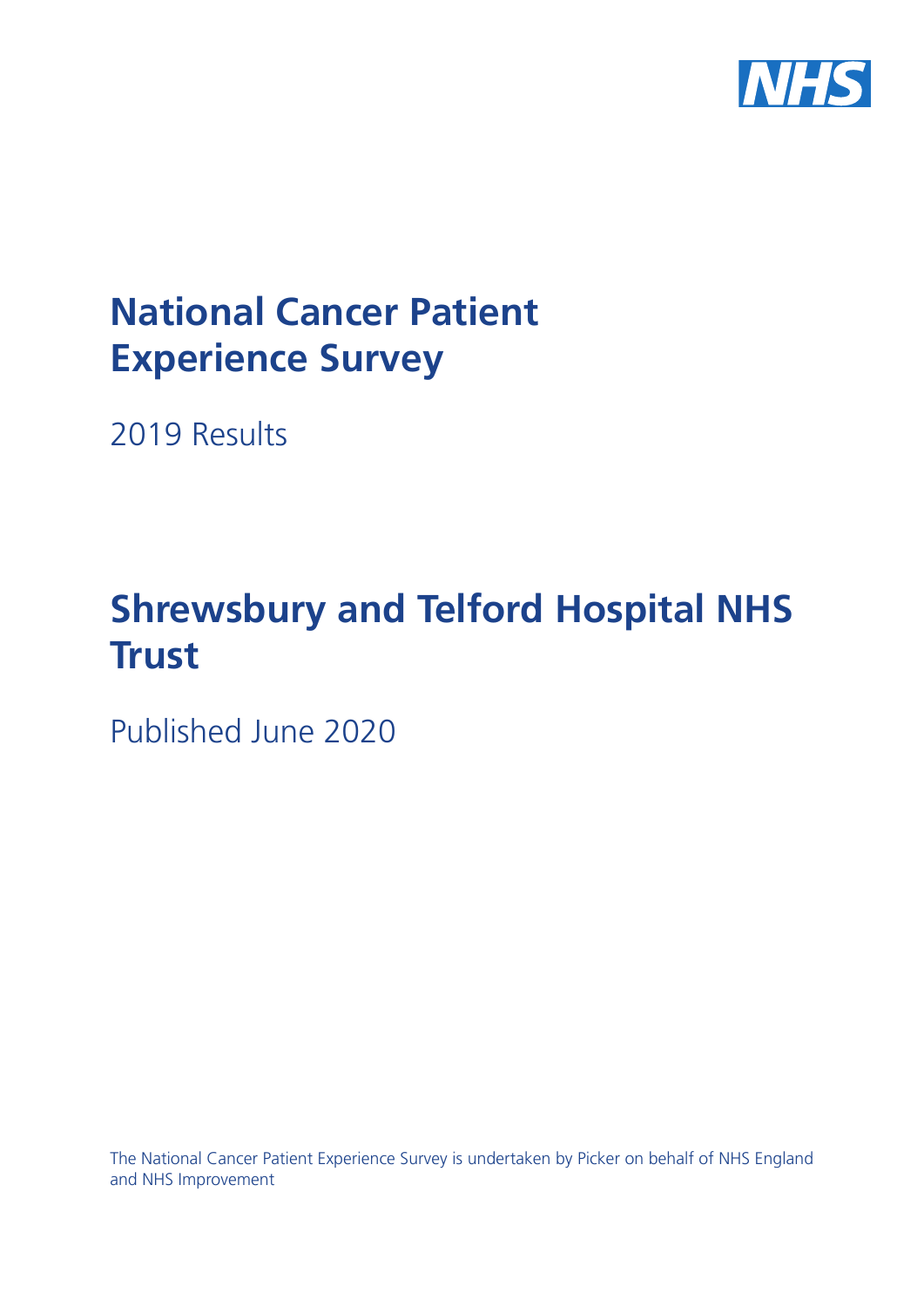# **Executive Summary** Case Mix Adjusted scores

#### **Cancer Dashboard Questions**

The following seven questions are included in phase 1 of the Cancer Dashboard developed by Public Health England and NHS England:

Q61. Patient's average rating of care scored from very poor to very good

| $\overline{0}$ | $\overline{2}$                                                | 3 | 4 | 5 | 6 | $\overline{7}$ | 8   | 9 | 10                                                                                            |
|----------------|---------------------------------------------------------------|---|---|---|---|----------------|-----|---|-----------------------------------------------------------------------------------------------|
|                |                                                               |   |   |   |   |                | 8.8 |   |                                                                                               |
| 2%             |                                                               |   |   |   |   |                |     |   | Q18. Patient definitely involved as much as they wanted in decisions about care and treatment |
|                |                                                               |   |   |   |   |                |     |   | Q19. Patient given the name of a CNS who would support them through their treatment           |
| 82%            | Q20. Patient found it very or quite easy to contact their CNS |   |   |   |   |                |     |   |                                                                                               |
| 85%            |                                                               |   |   |   |   |                |     |   | Q39. Patient always felt they were treated with respect and dignity while in hospital         |
|                | leaving hospital                                              |   |   |   |   |                |     |   | Q41. Hospital staff told patient who to contact if worried about condition or treatment after |
| 58%            | treatment                                                     |   |   |   |   |                |     |   | Q55. General practice staff definitely did everything they could to support patient during    |

### **Questions Outside Expected Range**

|                                                                                                  |            | Case Mix Adjusted Scores   |                            |                   |
|--------------------------------------------------------------------------------------------------|------------|----------------------------|----------------------------|-------------------|
|                                                                                                  | 2019 Score | Lower<br>Expected<br>Range | Upper<br>Expected<br>Range | National<br>Score |
| $ Q10$ . Patient told they could bring a family member or friend when first told they had cancer | 83%        | 72%                        | 81%                        | 77%               |
| Q54. GP given enough information about patient's condition and treatment                         | 98%        | 94%                        | 97%                        | 95%               |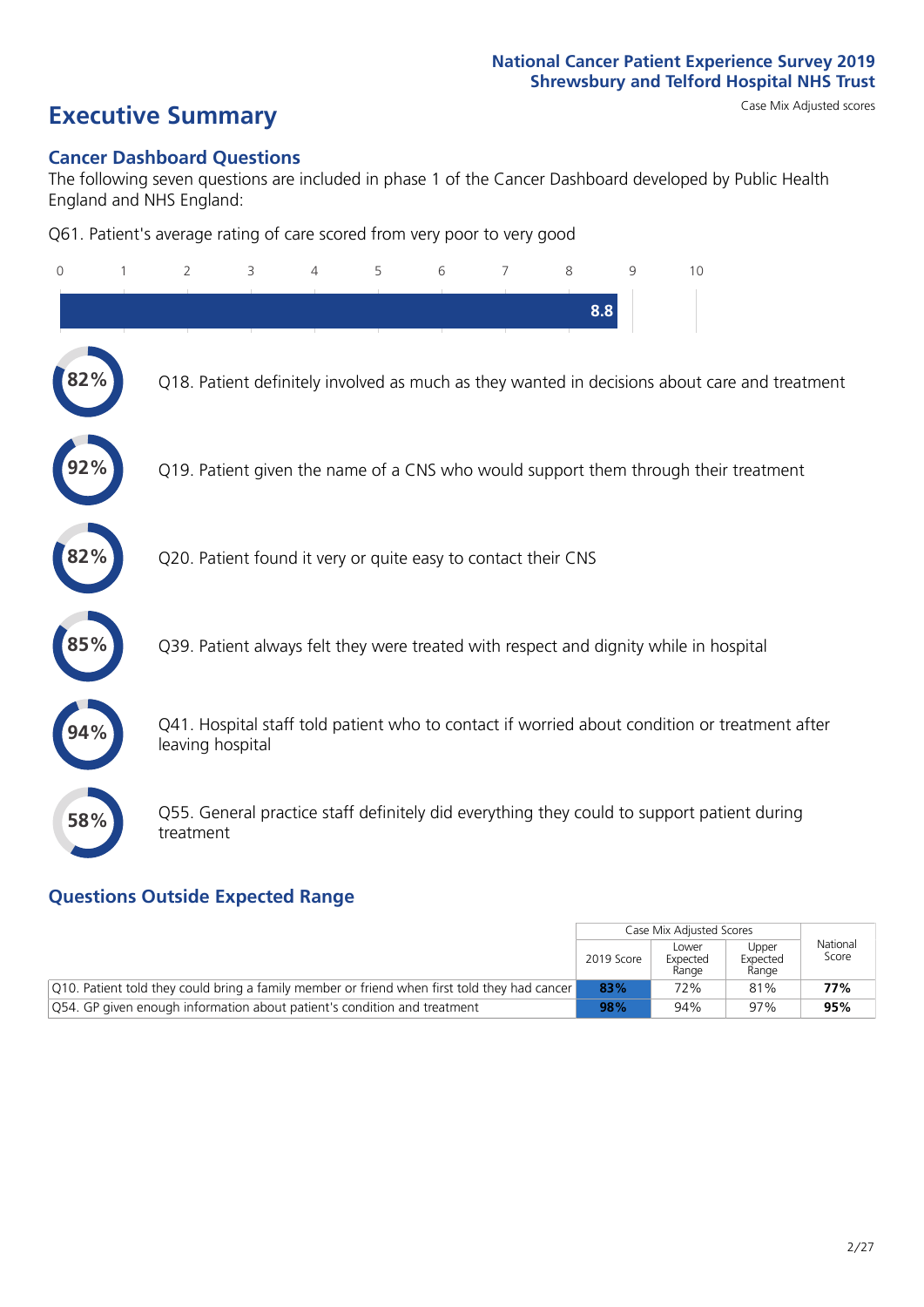## **Introduction**

The National Cancer Patient Experience Survey 2019 is the ninth iteration of the survey first undertaken in 2010. It has been designed to monitor national progress on cancer care; to provide information to drive local quality improvements; to assist commissioners and providers of cancer care; and to inform the work of the various charities and stakeholder groups supporting cancer patients.

The survey was overseen by a national Cancer Patient Experience Advisory Group. This Advisory Group set the principles and objectives of the survey programme and guided questionnaire development. The survey was commissioned and managed by NHS England. The survey provider, Picker, is responsible for designing, running and analysing the survey.

The 2019 survey involved 143 NHS Trusts. Out of 111,366 people, 67,858 people responded to the survey, yielding a response rate of 61%.

# **Methodology**

#### **Eligibility, eldwork and survey methods**

The sample for the survey included all adult (aged 16 and over) NHS patients, with a confirmed primary diagnosis of cancer, discharged from an NHS Trust after an inpatient episode or day case attendance for cancer related treatment in the months of April, May and June 2019. The fieldwork for the survey was undertaken between December 2019 and March 2020.

As in the previous four years, the survey used a mixed mode methodology. Questionnaires were sent by post, with two reminders where necessary, but also included an option to complete the questionnaire online. A Freephone helpline and email was available for respondents to opt out, ask questions about the survey, enable them to complete their questionnaire over the phone and provide access to a translation and interpreting facility for those whose first language was not English.

#### **Case-mix adjustment**

Both unadjusted and adjusted scores are presented in this report. Case-mix adjusted scores allows us to account for the impact that differing patient populations might have on results. By using the case-mix adjusted estimates we can obtain a greater understanding of how a Trust is performing given their patient population. The factors taken into account in this case-mix adjustment are gender, age, ethnic group, deprivation, and tumour group.

#### **Scoring methodology**

Fifty-two questions from the questionnaire are scored as these questions relate directly to patient experience. For all but one question (Q61), scores are presented as the percentage of positive responses out of all scored responses. For Q61, respondents rate their overall care on a scale of 0 to 10, of which the average was calculated for this question's presented score. The percentages in this report have been rounded to the nearest percentage point. Therefore, in some cases the figures do not appear to add up to 100%.

#### **Statistical significance**

In the reporting of 2019 results, appropriate statistical tests have been undertaken to identify unadjusted scores for which the change over time is 'statistically significant'. Thirty-seven scored questions in 2019 have been compared with those of 2018 and a statistically significant change between the two years has been reported where identified.

For the scored questions that are comparable beyond 2018, statistically significant change over the five years has also been reported where identified. A statistically significant difference means that the change in the result is very unlikely to have occurred by sampling variation.

#### **Suppression**

#### **Question-level suppression**

For scores where the base size per question is  $<$ 21, the score will be suppressed and replaced with an asterisk (\*). The base size will include neutral response options.

#### **Double suppression**

If any group within a particular sub-group breakdown (such as the tumour group breakdown) has <21 responses, then the figure for this particular group is suppressed and replaced with an asterisk (\*). If there is only one group within the sub-group breakdown that has <21 respondents, and is therefore suppressed, the group with the next lowest number of respondents is also supressed and replaced with an asterisk (\*) (regardless if it is greater than or less than 21).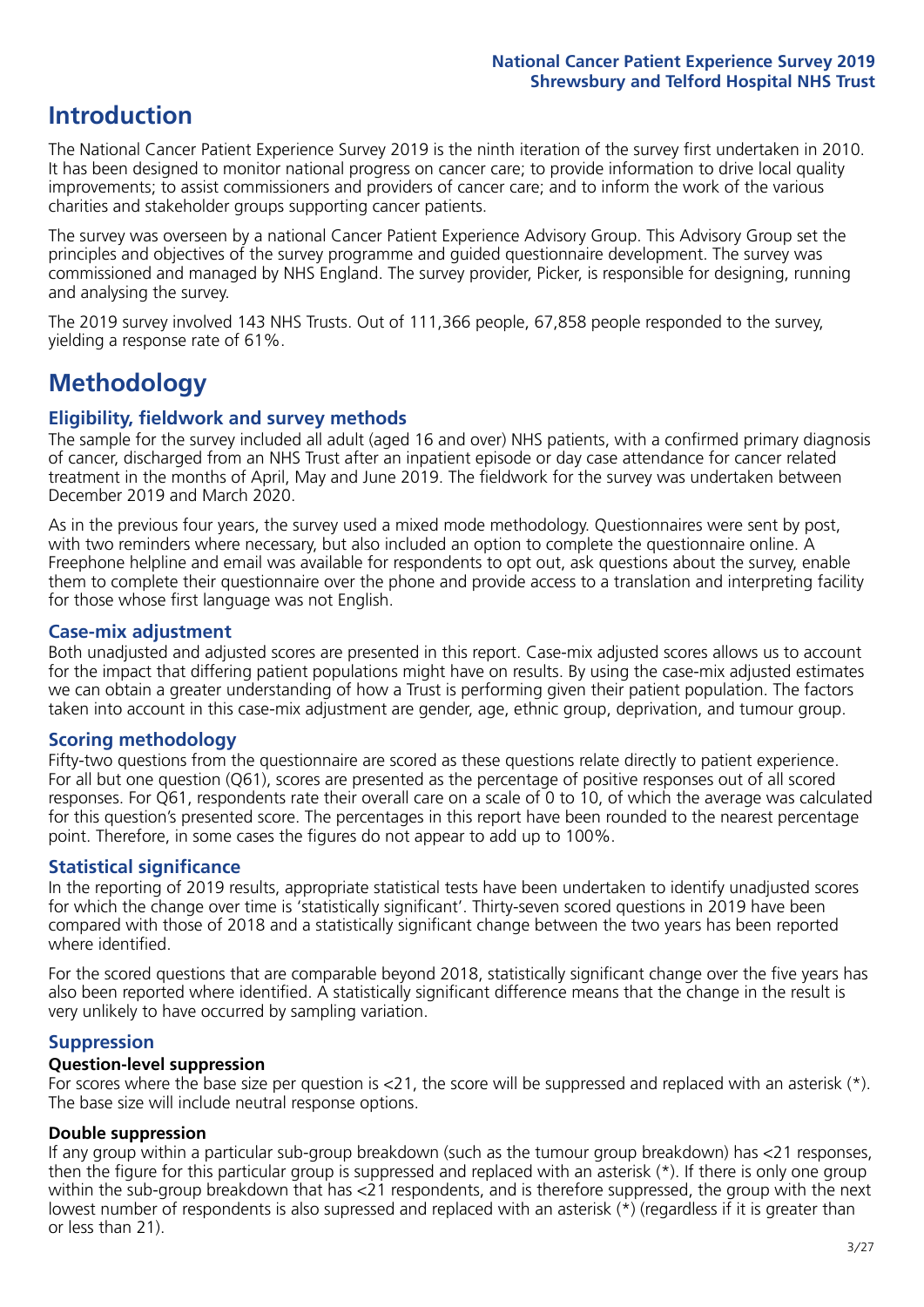# **Understanding the results**

This report shows how this Trust scored for each question in the survey, compared with national results and previous year's results. It is aimed at helping individual Trusts to understand their performance and identify areas for local improvement. Below is a description of the type of results presented within this report and how to understand them.

#### **Expected range charts**

The expected range charts in this report show a bar with the lowest and highest score received for each question nationally. Within this bar, an expected range is given (in grey) and a black diamond represents the actual score for this Trust.

Trusts whose score is above the upper limit of the expected range (in the dark blue) are positive outliers, with a score statistically significantly higher than the national mean. This indicates that the Trust performs better than what Trusts of the same size and demographics are expected to perform. The opposite is true if the score is below the lower limit of the expected range (in the light blue); these are negative outliers. For scores within the expected range (in the grey), the score is what we would expect given the Trust's size and demographics.

#### **Comparability tables**

The comparability tables show the 2018 and 2019 unadjusted scores for this Trust for each scored question. If there is a significant change from 2018 and 2019 or overall from 2015 to 2019, an arrow will be presented for the direction of change. The adjusted 2019 score will also be presented for each scored question along with the lower and upper expected range and national score. Scores above the upper limit of the expected range will be highlighted dark blue, scores below the lower limit of the expected range will be highlighted light blue, and scores within the lower and upper limit of the expected ranges will be highlighted grey.

#### **Tumour type tables**

The tumour type tables show the unadjusted scores for each scored question for each of the 13 tumour groups. The national score for that tumour group is also shown. Unadjusted scores for the same tumour type across different Trusts may not be comparable, as they do not account for the impact that differing patient populations might have on results. Central nervous system is abbreviated as 'CNS' and lower gastrointestinal tract is abbreviated as 'LGT' throughout this report.

#### **Year on year charts**

The year on year charts show five columns representing the unadjusted scores of the last five years (2015, 2016, 2017, 2018 and 2019) for each scored question.

#### **Notes on specific questions**

Following the development phase of the 2019 survey, several changes were made to the questionnaire. Six scored questions were amended (Q5, Q18, Q30, Q35, Q56 and Q60) and one non-scored question (Q29) was amended that impacted the comparability of questions Q30 to Q41. Of all questions changed or impacted by change, only Q60 is presented with historical comparisons; though the results should be interpreted with caution.

#### **Unadjusted data and case-mix adjusted data**

Unadjusted data should be used to see the actual responses from patients relating to the Trust. Case-mix adjusted data, together with expected ranges, should be used to understand whether the results are significantly higher or lower than national results taking account of the patient mix.

### **Further information**

This research was carried out in accordance with the international standard for organisations conducting social research (accreditation to ISO20252:2012; certificate number GB08/74322). The 2019 survey data has been produced and published in line with the Code of Practice for Official Statistics.

For more information on the methodology, please see the Technical Document. It can be viewed along with the 2019 questionnaire and survey quidance on the website at [www.ncpes.co.uk](https://www.ncpes.co.uk/supporting-documents). For all other outputs at National, Trust, CCG and Cancer Alliance level, please see the PDF reports, Excel tables and dashboards at [www.ncpes.co.uk.](https://www.ncpes.co.uk/current-results)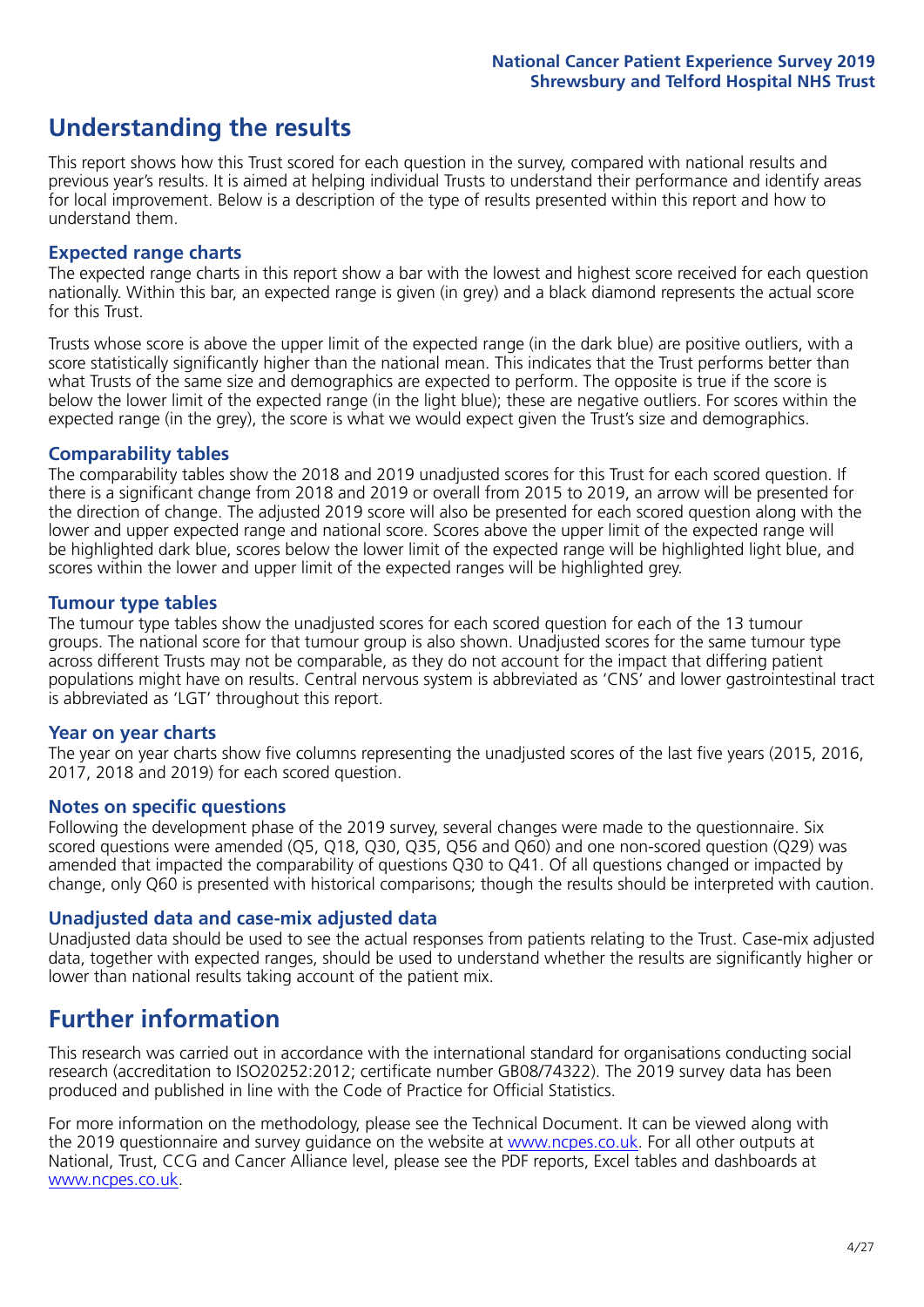### **Response Rate**

#### **Overall Response Rate**

917 patients responded out of a total of 1,407 patients, resulting in a response rate of 65%.

|              | Sample Size | Adjusted<br>Sample | Completed | Response Rate |
|--------------|-------------|--------------------|-----------|---------------|
| <b>Trust</b> | 1.517       | 1.407              | 917       | 65%           |
| National     | 119.855     | 111.366            | 67.858    | 61%           |

#### **Respondents by Survey Type**

|                            | Number of<br>Respondents |
|----------------------------|--------------------------|
| Online                     | 84                       |
| Paper                      | 833                      |
| Phone                      |                          |
| <b>Translation Service</b> |                          |

#### **Respondents by Tumour Group**

|                      | Number of<br>Respondents |
|----------------------|--------------------------|
| <b>Brain / CNS</b>   | 3                        |
| <b>Breast</b>        | 192                      |
| Colorectal / LGT     | 135                      |
| Gynaecological       | 45                       |
| Haematological       | 131                      |
| <b>Head and Neck</b> | 19                       |
| Lung                 | 42                       |
| Prostate             | 122                      |
| Sarcoma              | 3                        |
| Skin                 | 9                        |
| Upper Gastro         | 31                       |
| Urological           | 71                       |
| Other                | 114                      |

#### **Respondents by Age and Gender**

Respondents year of birth has been used to determine age. This information has been amalgamated into 8 age bands. The age and gender distribution for the Trust was as follows:

|        | Age 16-24 | Age 25-34 | Age 35-44 | Age 45-54 | Age 55-64 | Age 65-74 | Age 75-84 | Age 85+ | Total |
|--------|-----------|-----------|-----------|-----------|-----------|-----------|-----------|---------|-------|
| Male   |           |           |           | 22        | 81        | 183       | 113       | 22      | 430   |
| Female |           |           |           | 59        | 111       | 170       | 106       | 24      | 487   |
| Total  |           |           | 16        | 81        | 192       | 353       | 219       | 46      | 917   |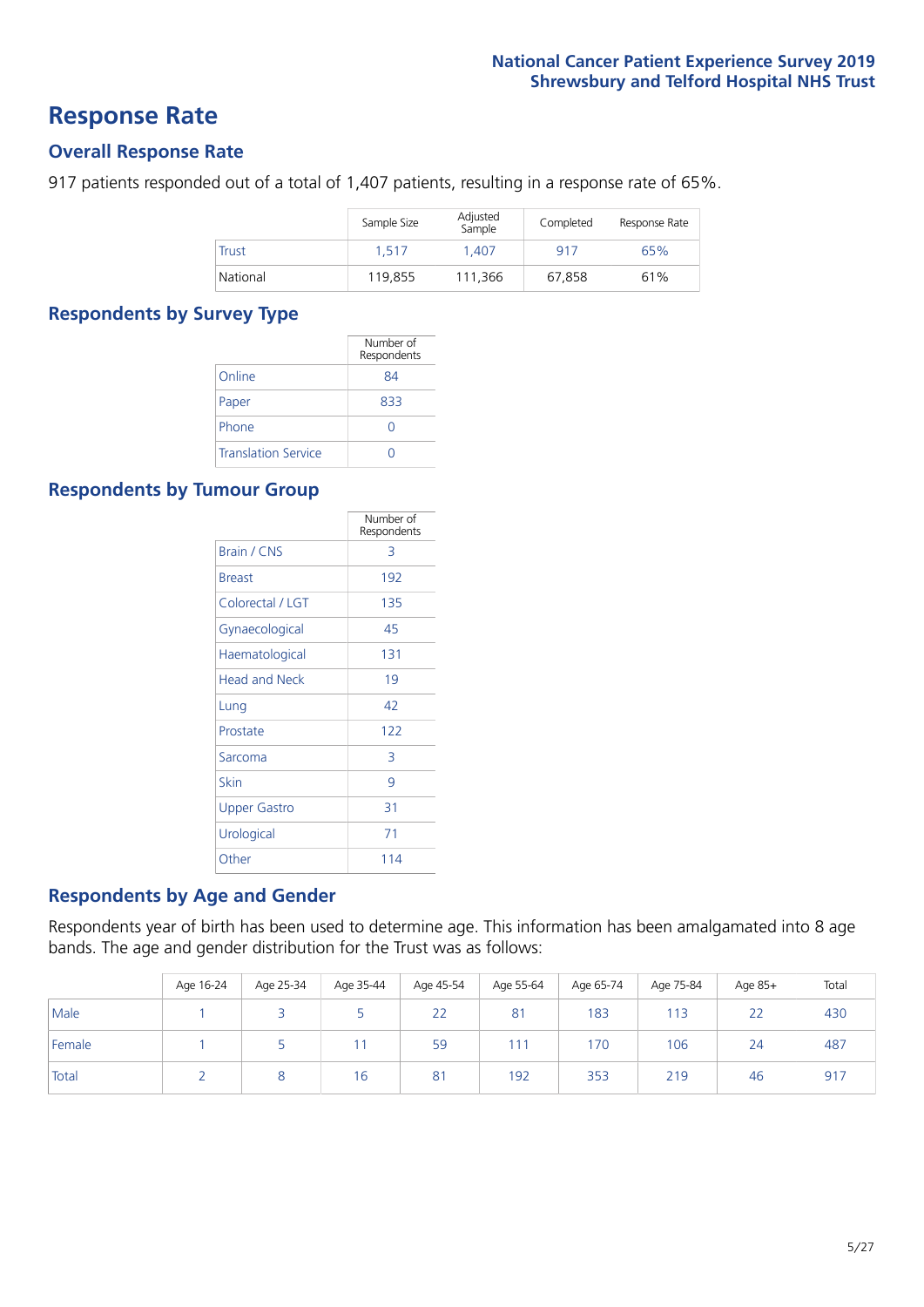# **Expected Range Charts**

| Lower Expected Range<br>Average                                                                                                                                                                                                                                                                                                                                                                                                                                                                                             |       |     | Upper Expected Range |     |     |     |            | Case Mix Adjusted Score |                 |            |                 |
|-----------------------------------------------------------------------------------------------------------------------------------------------------------------------------------------------------------------------------------------------------------------------------------------------------------------------------------------------------------------------------------------------------------------------------------------------------------------------------------------------------------------------------|-------|-----|----------------------|-----|-----|-----|------------|-------------------------|-----------------|------------|-----------------|
| <b>SEEING YOUR GP</b><br>Q1. Saw GP once or twice before being told they needed to go to<br>hospital<br>Q2. Patient thought they were seen as soon as necessary                                                                                                                                                                                                                                                                                                                                                             | 0%    | 10% | 20%                  | 30% | 40% | 50% | 60%        | 70% 80%                 | 76%<br>83%      |            | 90% 100%        |
| <b>DIAGNOSTIC TESTS</b><br>Q5. Received all the information needed about the test<br>Q6. The length of time waiting for the test to be done was about<br>right<br>Q7. Test results explained in completely understandable way                                                                                                                                                                                                                                                                                               | 0%    | 10% | 20%                  | 30% | 40% | 50% | 60%        | 70%                     | 80%<br>78%      | 88%        | 90% 100%<br>95% |
| <b>FINDING OUT WHAT WAS WRONG WITH YOU</b><br>Q10. Patient told they could bring a family member or friend when<br>first told they had cancer<br>Q11. Patient felt they were told sensitively that they had cancer<br>Q12. Patient completely understood the explanation of what was<br>wrong<br>Q13. Patient given easy to understand written information about<br>the type of cancer they had                                                                                                                             | 0%    | 10% | 20%                  | 30% | 40% | 50% | 60%        | 70%<br>71%<br>73%       | 80%<br>83%<br>▷ | 86%        | 90% 100%        |
| <b>DECIDING THE BEST TREATMENT FOR YOU</b><br>Q14. Patient felt that treatment options were completely explained<br>Q15. Patient felt possible side effects were definitely explained in<br>an understandable way<br>Q16. Patient definitely given practical advice and support in dealing<br>with side effects of treatment<br>Q17. Patient definitely told about side effects that could affect<br>them in the future<br>Q18. Patient definitely involved as much as they wanted in<br>decisions about care and treatment | 0%    | 10% | 20%                  | 30% | 40% | 50% | 60%<br>57% | 70%<br>73%<br>67%       | 80%<br>82%      | 85%        | 90% 100%        |
| <b>CLINICAL NURSE SPECIALIST (CNS)</b><br>Q19. Patient given the name of a CNS who would support them<br>through their treatment<br>Q20. Patient found it very or quite easy to contact their CNS<br>Q21. Patient got understandable answers to important questions<br>all or most of the time                                                                                                                                                                                                                              | $0\%$ | 10% | 20%                  | 30% | 40% | 50% | 60%        | 70%                     | 80%<br>82%      | 92%<br>87% | 90% 100%        |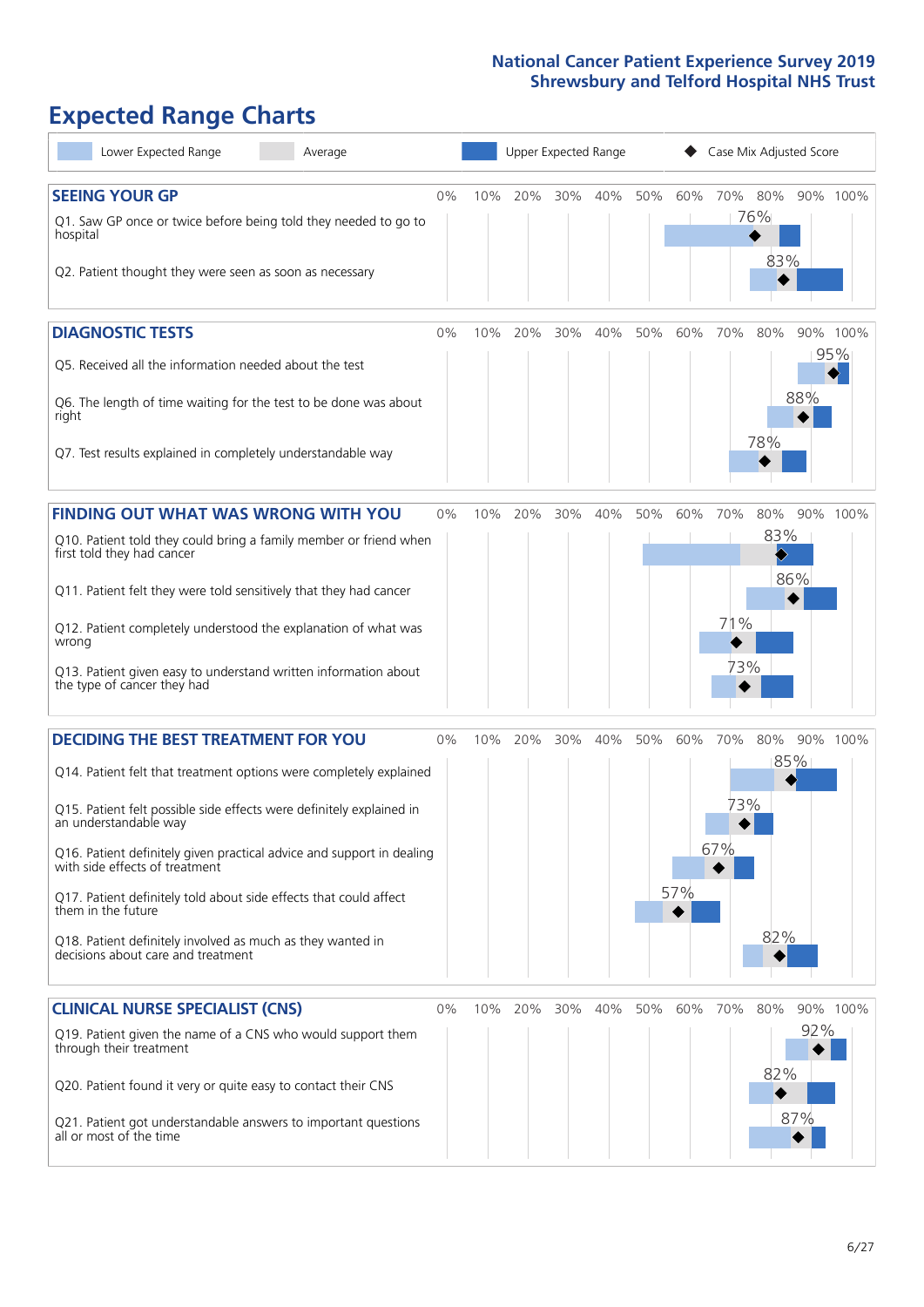# **Expected Range Charts**

| Lower Expected Range<br>Average                                                                                                                                                                                                                                                                                                    |    |     | Upper Expected Range |     |     |     |            | Case Mix Adjusted Score |            |            |                 |
|------------------------------------------------------------------------------------------------------------------------------------------------------------------------------------------------------------------------------------------------------------------------------------------------------------------------------------|----|-----|----------------------|-----|-----|-----|------------|-------------------------|------------|------------|-----------------|
| <b>SUPPORT FOR PEOPLE WITH CANCER</b><br>Q22. Hospital staff gave information about support or self-help<br>groups for people with cancer<br>Q23. Hospital staff discussed or gave information about the impact<br>cancer could have on day to day activities<br>Q24. Hospital staff gave information on getting financial help or | 0% | 10% | 20%                  | 30% | 40% | 50% | 60%<br>63% | 70%                     | 80%        | 91%<br>85% | 90% 100%        |
| possible benefits<br>Q25. Hospital staff told patient they could get free prescriptions                                                                                                                                                                                                                                            |    |     |                      |     |     |     |            |                         | 81%        |            |                 |
| <b>OPERATIONS</b><br>Q27. Beforehand, patient had all the information needed about the                                                                                                                                                                                                                                             | 0% | 10% | 20%                  | 30% | 40% | 50% | 60%        | 70%                     | 80%        |            | 90% 100%<br>97% |
| operation<br>Q28. Afterwards, staff completely explained how operation had<br>gone in understandable way                                                                                                                                                                                                                           |    |     |                      |     |     |     |            |                         | 78%        |            |                 |
| <b>HOSPITAL CARE AS AN INPATIENT</b>                                                                                                                                                                                                                                                                                               | 0% | 10% | 20%                  | 30% | 40% | 50% | 60%        | 70%                     | 80%        |            | 90% 100%        |
| Q30. Hospital staff didn't talk in front of patient as if patient wasn't<br>there<br>Q31. Patient had confidence and trust in all doctors treating them                                                                                                                                                                            |    |     |                      |     |     |     |            |                         | 82%<br>83% |            |                 |
| Q32. Patient's family or someone close definitely felt able to talk to<br>a doctor                                                                                                                                                                                                                                                 |    |     |                      |     |     |     |            | 69%                     |            |            |                 |
| Q33. Patient had confidence and trust in all the ward nurses<br>treating them                                                                                                                                                                                                                                                      |    |     |                      |     |     |     |            | 74%                     |            |            |                 |
| Q34. Patient thought there were always or nearly always enough<br>nurses on duty to care for them                                                                                                                                                                                                                                  |    |     |                      |     |     |     | 58%        |                         |            |            |                 |
| Q35. All hospital staff asked patient what name they prefer to be<br>called by                                                                                                                                                                                                                                                     |    |     |                      |     |     |     |            | 74%                     |            |            |                 |
| Q36. Patient always given enough privacy when discussing<br>condition or treatment                                                                                                                                                                                                                                                 |    |     |                      |     |     |     |            |                         | 83%        |            |                 |
| Q37. Patient definitely found hospital staff to discuss worries or<br>fears during their inpatient visit                                                                                                                                                                                                                           |    |     |                      |     |     | 51% |            |                         |            |            |                 |
| Q38. Hospital staff definitely did everything they could to help<br>control pain                                                                                                                                                                                                                                                   |    |     |                      |     |     |     |            |                         | 81%        |            |                 |
| Q39. Patient always felt they were treated with respect and dignity<br>while in hospital                                                                                                                                                                                                                                           |    |     |                      |     |     |     |            |                         | 85%        |            |                 |
| Q40. Patient given clear written information about what should or<br>should not do after leaving hospital                                                                                                                                                                                                                          |    |     |                      |     |     |     |            |                         |            | 87%        |                 |
| Q41. Hospital staff told patient who to contact if worried about<br>condition or treatment after leaving hospital                                                                                                                                                                                                                  |    |     |                      |     |     |     |            |                         |            | 94%        |                 |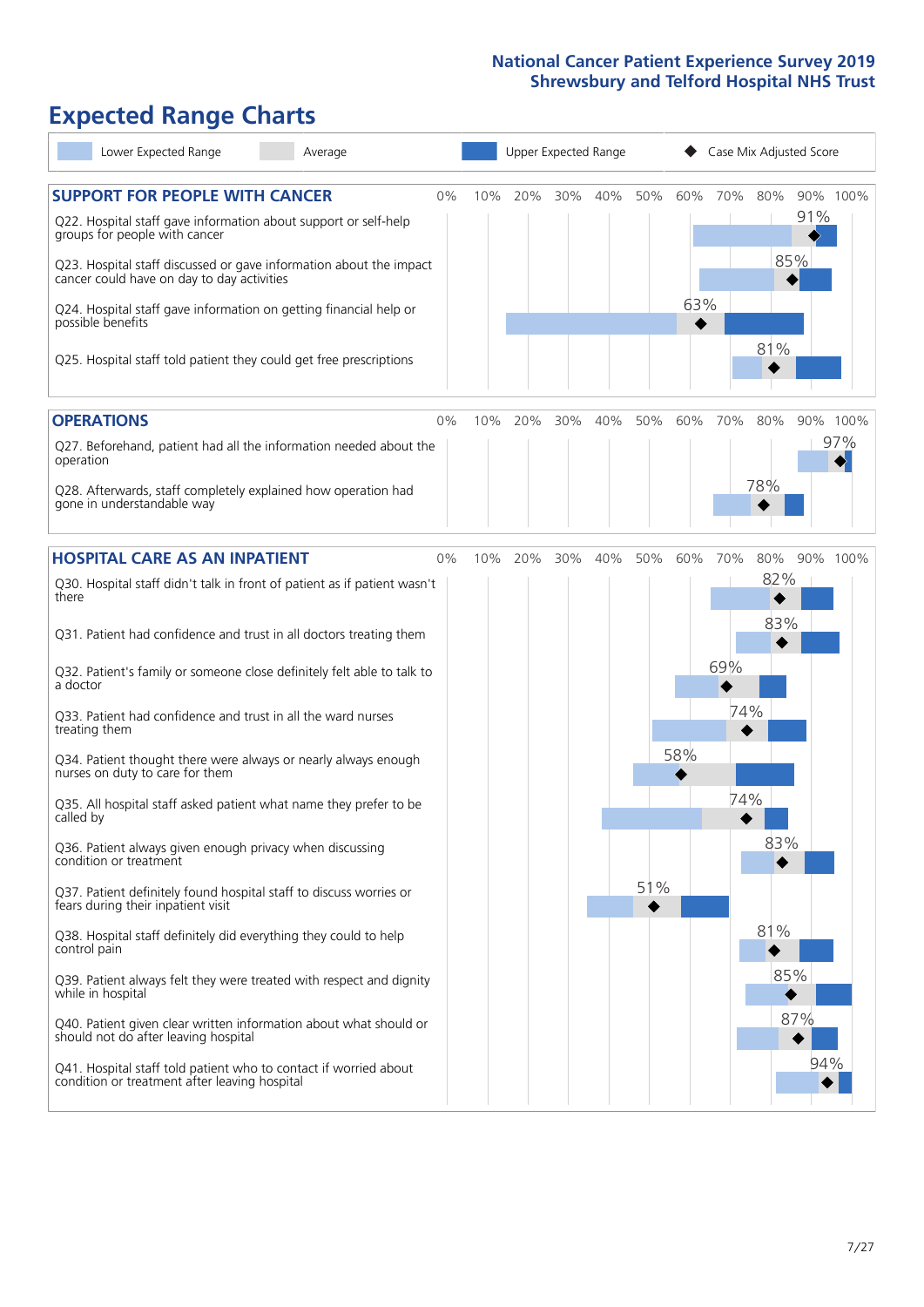# **Expected Range Charts**

| Lower Expected Range<br>Average                                                                                                                                                                                                                                                                                                                                                                                                                                                                                                                                                                                                                                                                        |       |     | Upper Expected Range |                   |            |            |            | Case Mix Adjusted Score |            |            |                 |
|--------------------------------------------------------------------------------------------------------------------------------------------------------------------------------------------------------------------------------------------------------------------------------------------------------------------------------------------------------------------------------------------------------------------------------------------------------------------------------------------------------------------------------------------------------------------------------------------------------------------------------------------------------------------------------------------------------|-------|-----|----------------------|-------------------|------------|------------|------------|-------------------------|------------|------------|-----------------|
| <b>HOSPITAL CARE AS A DAY PATIENT / OUTPATIENT 0%</b><br>Q43. Patient definitely found hospital staff to discuss worries or<br>fears during their outpatient or day case visit<br>Q44. Cancer doctor had the right documents at patient's last<br>outpatient appointment<br>Q46. Beforehand patient completely had all information needed<br>about radiotherapy treatment<br>Q47. Patient completely given understandable information about<br>whether radiotherapy was working<br>Q49. Beforehand patient completely had all information needed<br>about chemotherapy treatment<br>Q50. Patient given enough information about whether<br>chemotherapy was working in a completely understandable way |       | 10% | 20%                  | 30%               | 40%        | 50%        | 60%<br>57% | 70%<br>72%<br>66%       | 80%        | 87%<br>86% | 90% 100%<br>97% |
| <b>HOME CARE AND SUPPORT</b><br>Q51. Hospital staff definitely gave family or someone close all the<br>information needed to help care at home<br>Q52. Patient definitely given enough support from health or social<br>services during treatment<br>Q53. Patient definitely given enough support from health or social<br>services after treatment                                                                                                                                                                                                                                                                                                                                                    | 0%    | 10% | 20%                  | 30%               | 40%<br>43% | 50%<br>48% | 60%<br>58% | 70%                     | 80%        |            | 90% 100%        |
| <b>CARE FROM YOUR GENERAL PRACTICE</b><br>Q54. GP given enough information about patient's condition and<br>treatment<br>Q55. General practice staff definitely did everything they could to<br>support patient during treatment                                                                                                                                                                                                                                                                                                                                                                                                                                                                       | 0%    | 10% | 20%                  | 30%               | 40%        | 50%        | 60%<br>58% | 70%                     | 80%        |            | 90% 100%<br>98% |
| <b>YOUR OVERALL NHS CARE</b><br>Q56. Different people treating and caring for patient always work<br>well together to give best possible care<br>Q57. Patient given a care plan<br>Q58. Overall the administration of care was good or very good<br>Q59. Patient felt length of time for attending clinics and<br>appointments for cancer was about right<br>Q60. Someone discussed with patient whether they would like to<br>take part in cancer research                                                                                                                                                                                                                                            | $0\%$ | 10% | 20%                  | 30%<br>34%<br>27% | 40%        | 50%        | 60%        | 70%<br>71%              | 80%<br>76% | 89%        | 90% 100%        |
| Q61. Patient's average rating of care scored from very poor to very<br>good                                                                                                                                                                                                                                                                                                                                                                                                                                                                                                                                                                                                                            | 0     |     | 2                    | 3                 | 4          | 5          | 6          | 7                       | 8          | 9<br>8.8   | 10              |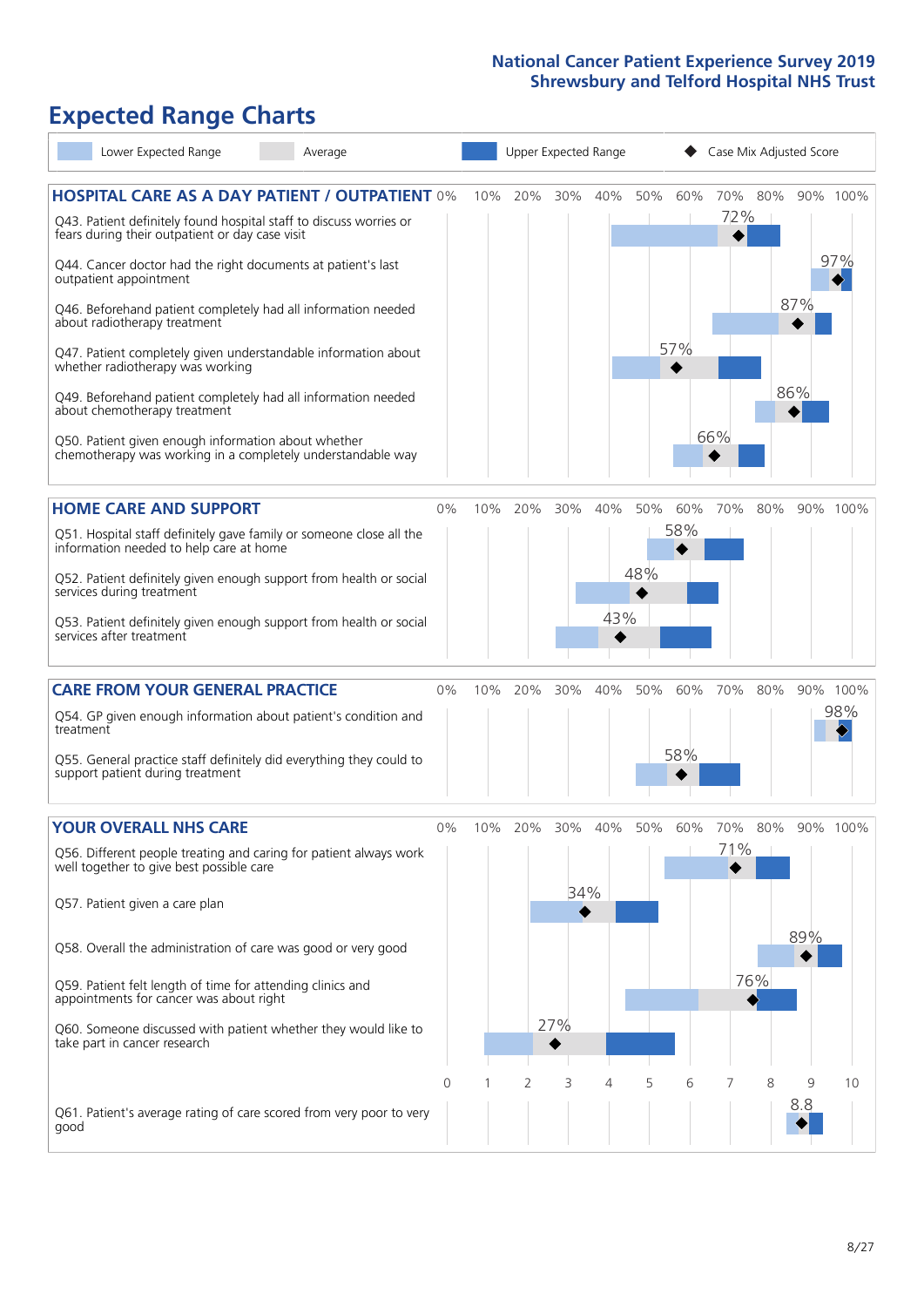# **Comparability Tables**

\* Indicates where a score has been suppressed because there are less than 21 responses.

\*\* No score available for 2018.

 $\triangle$  or  $\nabla$ 

Change 2018-2019: Indicates where 2019 score is significantly higher or lower than 2018 score Change Overall: Indicates significant change overall (2015, 2016, 2017, 2018 and 2019).

Adjusted Score below Lower Expected Range Adjusted Score between Upper and Lower Expected Ranges Adjusted Score above Upper Expected Range

|                                                                             | Case Mix Adjusted Scores<br>Unadjusted Scores |               |      |               |                                                |  |               |                                            |                |                   |
|-----------------------------------------------------------------------------|-----------------------------------------------|---------------|------|---------------|------------------------------------------------|--|---------------|--------------------------------------------|----------------|-------------------|
|                                                                             | 2018<br>n                                     | 2018<br>Score | 2019 | 2019<br>Score | Change<br>2018- Change<br>2010 Overall<br>2019 |  | 2019<br>Score | Lower<br><b>Expected Expected</b><br>Range | Upper<br>Range | National<br>Score |
| <b>SEEING YOUR GP</b>                                                       |                                               |               |      |               |                                                |  |               |                                            |                |                   |
| Q1. Saw GP once or twice before being told they needed to go<br>to hospital | 574                                           | 80%           | 581  | 76%           |                                                |  | 76%           | 76%                                        | 82%            | 79%               |
| Q2. Patient thought they were seen as soon as necessary                     | 778                                           | 85%           | 793  | 83%           |                                                |  | 83%           | 81%                                        | 86%            | 84%               |

| <b>DIAGNOSTIC TESTS</b>                                                   |       |     |     |     |  |     |     |     |     |
|---------------------------------------------------------------------------|-------|-----|-----|-----|--|-----|-----|-----|-----|
| Q5. Received all the information needed about the test                    | $***$ | **  | 69' | 96% |  | 95% | 93% | 97% | 95% |
| Q6. The length of time waiting for the test to be done was<br>about right | 693   | 88% | 705 | 88% |  | 88% | 86% | 90% | 88% |
| Q7. Test results explained in completely understandable way               | 700   | 77% | 703 | 79% |  | 78% | 77% | 83% | 80% |

| <b>FINDING OUT WHAT WAS WRONG WITH YOU</b>                                                      |     |     |     |     |            |                 |     |     |
|-------------------------------------------------------------------------------------------------|-----|-----|-----|-----|------------|-----------------|-----|-----|
| Q10. Patient told they could bring a family member or friend<br>when first told they had cancer | 747 | 84% | 767 | 83% | 83%        | 72%             | 81% | 77% |
| Q11. Patient felt they were told sensitively that they had cancer                               | 781 | 85% | 802 | 86% | 86%        | 83%             | 88% | 86% |
| Q12. Patient completely understood the explanation of what<br>was wrong                         | 787 | 75% | 806 | 72% | <b>71%</b> | 70%             | 76% | 73% |
| Q13. Patient given easy to understand written information<br>about the type of cancer they had  | 704 | 75% | 718 | 73% | 73%        | 71 <sub>%</sub> | 78% | 74% |

| <b>DECIDING THE BEST TREATMENT FOR YOU</b>                                                              |      |     |     |     |     |     |     |     |
|---------------------------------------------------------------------------------------------------------|------|-----|-----|-----|-----|-----|-----|-----|
| Q14. Patient felt that treatment options were completely<br>explained                                   | 716  | 82% | 716 | 85% | 85% | 81% | 86% | 83% |
| Q15. Patient felt possible side effects were definitely explained<br>in an understandable way           | 766  | 72% | 773 | 73% | 73% | 70% | 76% | 73% |
| Q16. Patient definitely given practical advice and support in<br>dealing with side effects of treatment | 760  | 66% | 771 | 67% | 67% | 64% | 71% | 67% |
| Q17. Patient definitely told about side effects that could affect<br>them in the future                 | 732  | 58% | 740 | 57% | 57% | 53% | 60% | 57% |
| Q18. Patient definitely involved as much as they wanted in<br>decisions about care and treatment        | $**$ | **  | 785 | 82% | 82% | 78% | 84% | 81% |

| <b>CLINICAL NURSE SPECIALIST (CNS)</b>                                                    |     |     |     |     |  |     |     |     |     |
|-------------------------------------------------------------------------------------------|-----|-----|-----|-----|--|-----|-----|-----|-----|
| [Q19. Patient given the name of a CNS who would support them<br>through their treatment   | 748 | 92% | 769 | 92% |  | 92% | 89% | 95% | 92% |
| Q20. Patient found it very or quite easy to contact their CNS                             | 584 | 80% | 616 | 82% |  | 82% | 81% | 89% | 85% |
| Q21. Patient got understandable answers to important<br>questions all or most of the time | 56  | 87% | 605 | 87% |  | 87% | 85% | 90% | 87% |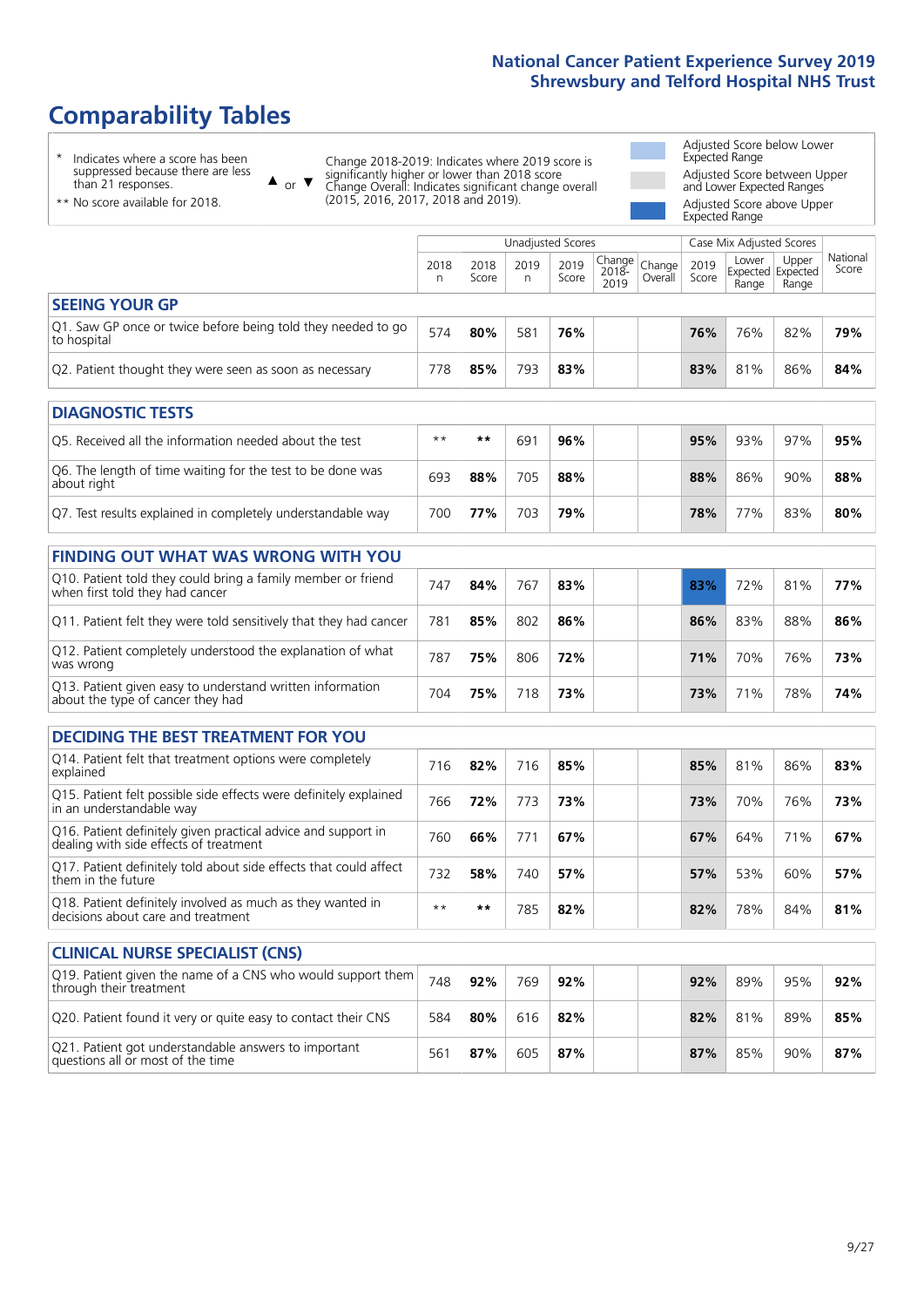# **Comparability Tables**

\* Indicates where a score has been suppressed because there are less than 21 responses.

\*\* No score available for 2018.

 $\triangle$  or  $\nabla$ 

Change 2018-2019: Indicates where 2019 score is significantly higher or lower than 2018 score Change Overall: Indicates significant change overall (2015, 2016, 2017, 2018 and 2019).

Adjusted Score below Lower Expected Range Adjusted Score between Upper and Lower Expected Ranges Adjusted Score above Upper Expected Range

|                                                                                                                   |           |               |           | <b>Unadjusted Scores</b> |                         |                   |               | Case Mix Adjusted Scores            |                |                   |
|-------------------------------------------------------------------------------------------------------------------|-----------|---------------|-----------|--------------------------|-------------------------|-------------------|---------------|-------------------------------------|----------------|-------------------|
|                                                                                                                   | 2018<br>n | 2018<br>Score | 2019<br>n | 2019<br>Score            | Change<br>2018-<br>2019 | Change<br>Overall | 2019<br>Score | Lower<br>Expected Expected<br>Range | Upper<br>Range | National<br>Score |
| <b>SUPPORT FOR PEOPLE WITH CANCER</b>                                                                             |           |               |           |                          |                         |                   |               |                                     |                |                   |
| Q22. Hospital staff gave information about support or self-help<br>groups for people with cancer                  | 629       | 88%           | 646       | 91%                      |                         |                   | 91%           | 85%                                 | 91%            | 88%               |
| Q23. Hospital staff discussed or gave information about the<br>impact cancer could have on day to day activities  | 541       | 84%           | 535       | 85%                      |                         |                   | 85%           | 81%                                 | 87%            | 84%               |
| Q24. Hospital staff gave information on getting financial help or<br>possible benefits                            | 392       | 58%           | 414       | 62%                      |                         |                   | 63%           | 57%                                 | 69%            | 63%               |
| Q25. Hospital staff told patient they could get free prescriptions                                                | 364       | 86%           | 371       | 82%                      |                         |                   | 81%           | 78%                                 | 86%            | 82%               |
| <b>OPERATIONS</b>                                                                                                 |           |               |           |                          |                         |                   |               |                                     |                |                   |
| Q27. Beforehand, patient had all the information needed about<br>the operation                                    | 387       | 95%           | 356       | 97%                      |                         |                   | 97%           | 94%                                 | 98%            | 96%               |
| Q28. Afterwards, staff completely explained how operation had<br>gone in understandable way                       | 385       | 79%           | 364       | 79%                      |                         |                   | 78%           | 75%                                 | 83%            | 79%               |
| <b>HOSPITAL CARE AS AN INPATIENT</b>                                                                              |           |               |           |                          |                         |                   |               |                                     |                |                   |
| Q30. Hospital staff didn't talk in front of patient as if patient<br>wasn't there                                 | $* *$     | $***$         | 361       | 82%                      |                         |                   | 82%           | 80%                                 | 87%            | 84%               |
| Q31. Patient had confidence and trust in all doctors treating<br>them                                             | $**$      | $***$         | 364       | 83%                      |                         |                   | 83%           | 80%                                 | 88%            | 84%               |
| Q32. Patient's family or someone close definitely felt able to talk<br>to a doctor                                | $* *$     | $***$         | 305       | 69%                      |                         |                   | 69%           | 67%                                 | 77%            | 72%               |
| O33. Patient had confidence and trust in all the ward nurses<br>treating them                                     | $**$      | $***$         | 363       | 74%                      |                         |                   | 74%           | 69%                                 | 79%            | 74%               |
| Q34. Patient thought there were always or nearly always<br>enough nurses on duty to care for them                 | $**$      | $***$         | 362       | 57%                      |                         |                   | 58%           | 57%                                 | 71%            | 64%               |
| Q35. All hospital staff asked patient what name they prefer to<br>be called by                                    | $* *$     | $***$         | 361       | 74%                      |                         |                   | 74%           | 63%                                 | 78%            | 71%               |
| Q36. Patient always given enough privacy when discussing<br>condition or treatment                                | $* *$     | $**$          | 361       | 83%                      |                         |                   | 83%           | 81%                                 | 88%            | 85%               |
| Q37. Patient definitely found hospital staff to discuss worries or<br>fears during their inpatient visit          | $* *$     | $***$         | 276       | 51%                      |                         |                   | 51%           | 46%                                 | 58%            | 52%               |
| Q38. Hospital staff definitely did everything they could to help<br>control pain                                  | $* *$     | $***$         | 311       | 81%                      |                         |                   | 81%           | 79%                                 | 87%            | 83%               |
| Q39. Patient always felt they were treated with respect and<br>dignity while in hospital                          | $* *$     | $***$         | 364       | 85%                      |                         |                   | 85%           | 84%                                 | 91%            | 88%               |
| Q40. Patient given clear written information about what should<br>or should not do after leaving hospital         | $* *$     | $***$         | 336       | 87%                      |                         |                   | 87%           | 82%                                 | 90%            | 86%               |
| Q41. Hospital staff told patient who to contact if worried about<br>condition or treatment after leaving hospital | $**$      | $***$         | 352       | 94%                      |                         |                   | 94%           | 92%                                 | 97%            | 94%               |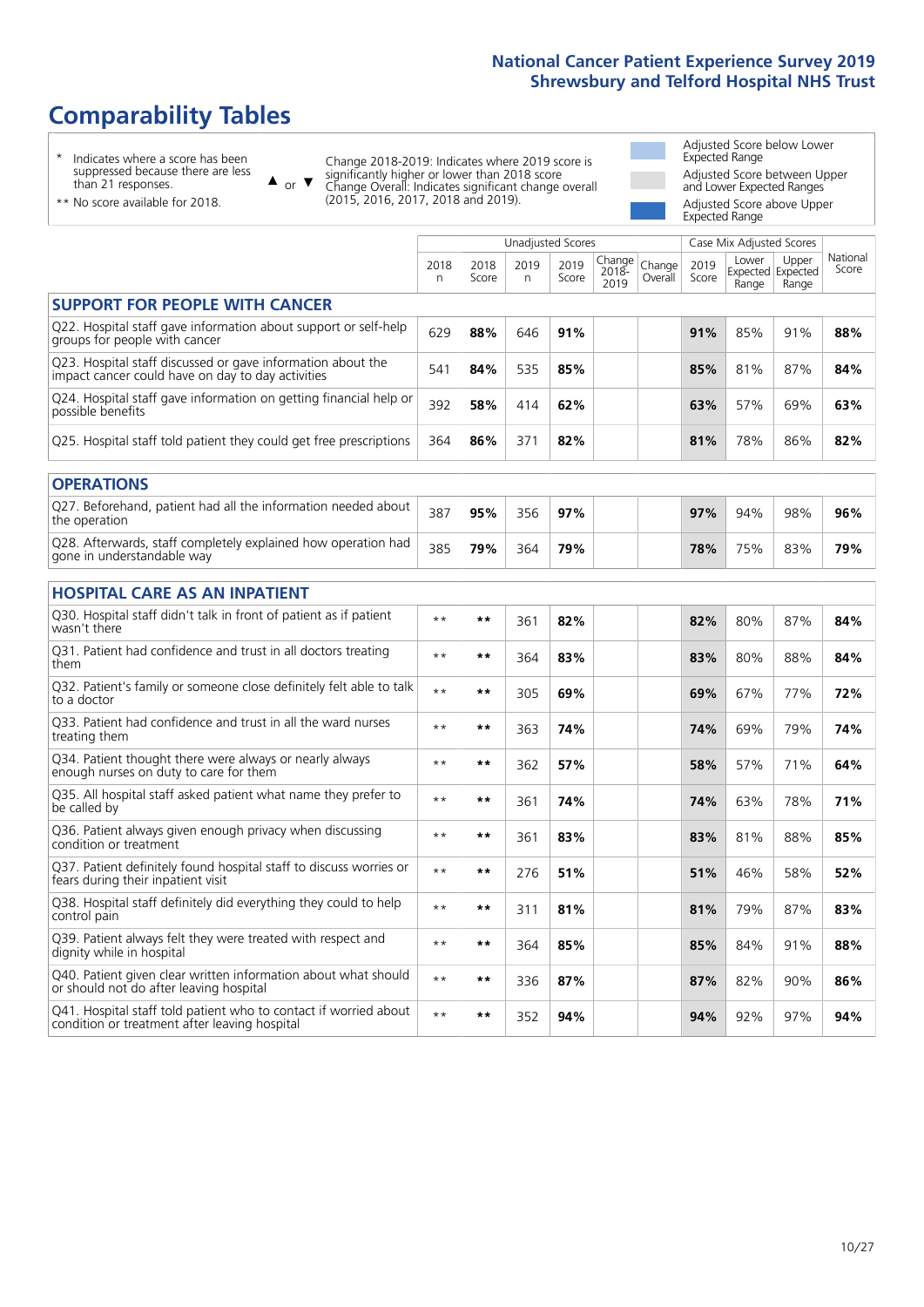# **Comparability Tables**

\* Indicates where a score has been suppressed because there are less than 21 responses.

\*\* No score available for 2018.

 $\triangle$  or  $\nabla$ 

Change 2018-2019: Indicates where 2019 score is significantly higher or lower than 2018 score Change Overall: Indicates significant change overall (2015, 2016, 2017, 2018 and 2019).

Adjusted Score below Lower Expected Range Adjusted Score between Upper and Lower Expected Ranges Adjusted Score above Upper Expected Range

|                                                                                                                       |           |               |           | <b>Unadjusted Scores</b> |                         |                   |               | Case Mix Adjusted Scores |                                     |                   |
|-----------------------------------------------------------------------------------------------------------------------|-----------|---------------|-----------|--------------------------|-------------------------|-------------------|---------------|--------------------------|-------------------------------------|-------------------|
|                                                                                                                       | 2018<br>n | 2018<br>Score | 2019<br>n | 2019<br>Score            | Change<br>2018-<br>2019 | Change<br>Overall | 2019<br>Score | Lower<br>Range           | Upper<br>Expected Expected<br>Range | National<br>Score |
| HOSPITAL CARE AS A DAY PATIENT / OUTPATIENT                                                                           |           |               |           |                          |                         |                   |               |                          |                                     |                   |
| Q43. Patient definitely found hospital staff to discuss worries or<br>fears during their outpatient or day case visit | 611       | 72%           | 623       | 73%                      |                         |                   | 72%           | 67%                      | 74%                                 | 71%               |
| Q44. Cancer doctor had the right documents at patient's last<br>outpatient appointment                                | 699       | 96%           | 717       | 97%                      |                         | ▲                 | 97%           | 94%                      | 97%                                 | 96%               |
| Q46. Beforehand patient completely had all information needed<br>about radiotherapy treatment                         | 214       | 82%           | 219       | 87%                      |                         |                   | 87%           | 82%                      | 91%                                 | 86%               |
| Q47. Patient completely given understandable information<br>about whether radiotherapy was working                    | 166       | 51%           | 180       | 56%                      |                         |                   | 57%           | 53%                      | 67%                                 | 60%               |
| Q49. Beforehand patient completely had all information needed<br>about chemotherapy treatment                         | 422       | 82%           | 453       | 86%                      |                         |                   | 86%           | 81%                      | 88%                                 | 84%               |
| Q50. Patient given enough information about whether<br>chemotherapy was working in a completely understandable way    | 388       | 67%           | 415       | 66%                      |                         |                   | 66%           | 63%                      | 72%                                 | 68%               |
| <b>HOME CARE AND SUPPORT</b>                                                                                          |           |               |           |                          |                         |                   |               |                          |                                     |                   |
| Q51. Hospital staff definitely gave family or someone close all<br>the information needed to help care at home        | 653       | 59%           | 648       | 58%                      |                         |                   | 58%           | 56%                      | 64%                                 | 60%               |
| Q52. Patient definitely given enough support from health or<br>social services during treatment                       | 309       | 49%           | 369       | 48%                      |                         |                   | 48%           | 45%                      | 59%                                 | 52%               |
| Q53. Patient definitely given enough support from health or<br>social services after treatment                        | 166       | 40%           | 189       | 43%                      |                         |                   | 43%           | 37%                      | 53%                                 | 45%               |
| <b>CARE FROM YOUR GENERAL PRACTICE</b>                                                                                |           |               |           |                          |                         |                   |               |                          |                                     |                   |
| Q54. GP given enough information about patient's condition<br>and treatment                                           | 625       | 95%           | 684       | 98%                      |                         |                   | 98%           | 94%                      | 97%                                 | 95%               |
| Q55. General practice staff definitely did everything they could<br>to support patient during treatment               | 550       | 63%           | 585       | 58%                      |                         | ▼                 | 58%           | 54%                      | 62%                                 | 58%               |
| <b>YOUR OVERALL NHS CARE</b>                                                                                          |           |               |           |                          |                         |                   |               |                          |                                     |                   |
| Q56. Different people treating and caring for patient always<br>work well together to give best possible care         | $* *$     | $***$         | 769       | 71%                      |                         |                   | 71%           | 69%                      | 76%                                 | 73%               |
| Q57. Patient given a care plan                                                                                        | 568       | 33%           | 599       | 34%                      |                         |                   | 34%           | 33%                      | 42%                                 | 38%               |
| Q58. Overall the administration of care was good or very good                                                         | 769       | 88%           | 799       | 89%                      |                         |                   | 89%           | 86%                      | 92%                                 | 89%               |
| Q59. Patient felt length of time for attending clinics and<br>appointments for cancer was about right                 | 770       | 74%           | 790       | 76%                      |                         |                   | 76%           | 62%                      | 76%                                 | 69%               |
| Q60. Someone discussed with patient whether they would like<br>to take part in cancer research                        | 749       | 30%           | 751       | 27%                      |                         |                   | 27%           | 21%                      | 39%                                 | 30%               |
| Q61. Patient's average rating of care scored from very poor to<br>very good                                           | 762       | 8.8           | 778       | 8.8                      |                         |                   | 8.8           | 8.7                      | 8.9                                 | 8.8               |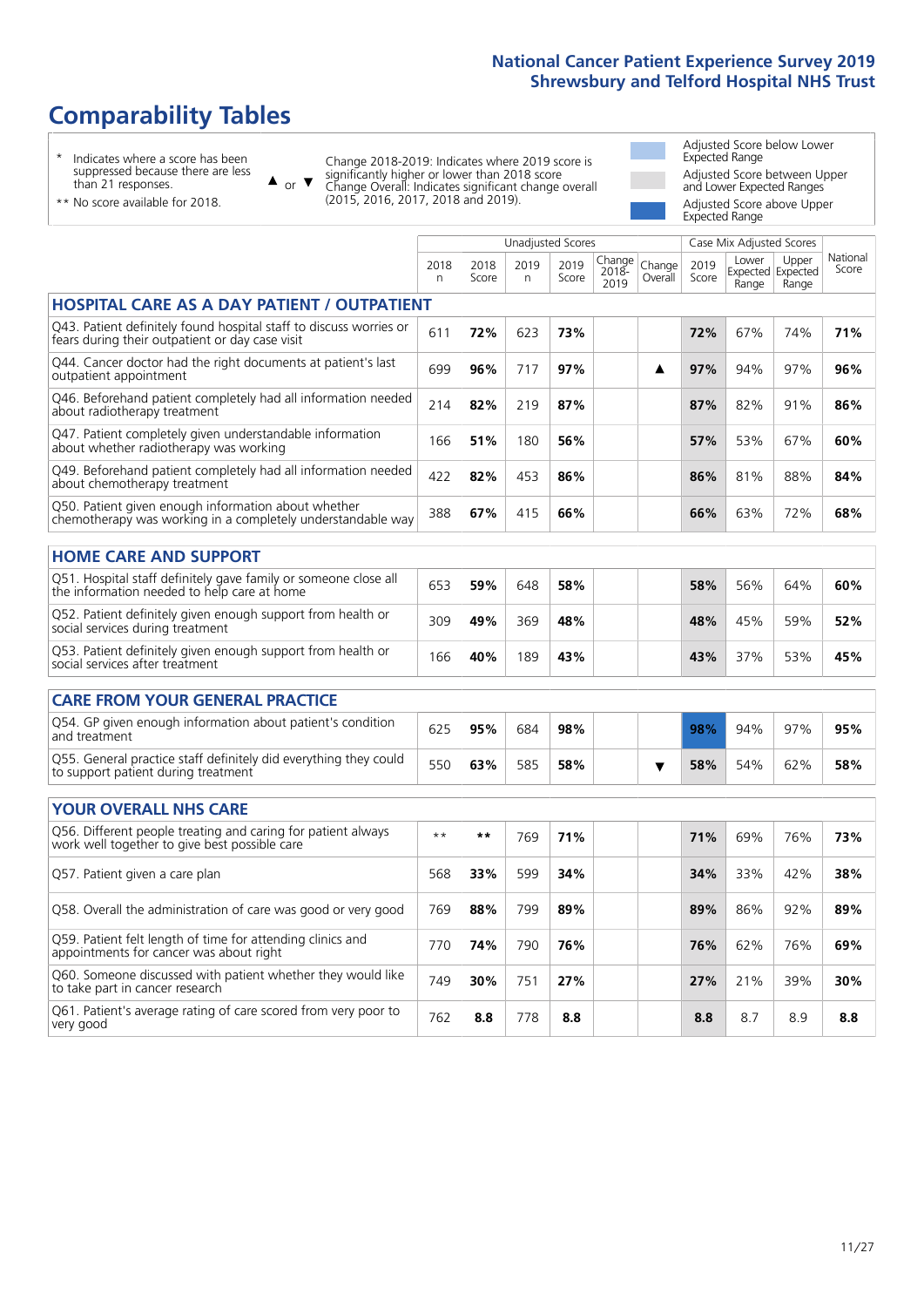# **Tumour Type Tables**

- \* Indicates where a score has been suppressed because there are less than 21 responses.
- n.a. Indicates that there were no respondents for that tumour group.

| <b>SEEING YOUR GP</b>                           |              |               |               |                   |                    |                |                  |      | Tumour Group |                                                 |      |                       |                       |       |                |
|-------------------------------------------------|--------------|---------------|---------------|-------------------|--------------------|----------------|------------------|------|--------------|-------------------------------------------------|------|-----------------------|-----------------------|-------|----------------|
|                                                 |              | Brain.<br>CNS | <b>Breast</b> | Colorectal<br>LGT | ᠊ᢛ<br>Gynaecologic | Haematological | Head and<br>Neck | Lung | Prostate     | Sarcoma                                         | Skin | Upper<br>Gastro       | $\sigma$<br>Jrologica | Other | All<br>Cancers |
| Q1. Saw GP once or twice before being told they | Trust        | $^\star$      |               | 98% 68% 64% 63%   |                    |                | $\star$          |      | 66% 78%      |                                                 |      |                       | 90% 82% 69% 76%       |       |                |
| needed to go to hospital                        | National 59% |               |               |                   |                    |                |                  |      |              | 94% 75% 77% 67% 79% 71% 82% 71% 90%             |      | 74%   83%   74%   79% |                       |       |                |
| Q2. Patient thought they were seen as soon as   | <b>Trust</b> | $\star$       |               | 93% 81% 77% 79%   |                    |                | $\star$          |      | 83% 83%      | $\star$                                         |      |                       | 94% 79% 78% 83%       |       |                |
| necessary                                       | National I   | 79%           |               |                   |                    |                |                  |      |              | 89% 83% 81% 82% 81% 84% 86% 69% 85% 79% 85% 79% |      |                       |                       |       | 84%            |

#### **DIAGNOSTIC TESTS** Tumour Group

|                                                   |                                                                  | Brain<br>CNS | <b>Breast</b> | Colorectal<br>LGT | Gynaecological | Haematological | Head and<br>Neck    | Lung | Prostate | Sarcoma  | Skin | Upper<br>Gastro | Jrological      | Other | All<br>Cancers |
|---------------------------------------------------|------------------------------------------------------------------|--------------|---------------|-------------------|----------------|----------------|---------------------|------|----------|----------|------|-----------------|-----------------|-------|----------------|
| Q5. Received all the information needed about     | <b>Trust</b>                                                     | $\star$      |               | 97% 97%           | 93%            | 92%            | $\star$             |      | 95% 96%  |          |      | 97%             | 98% 95% 96%     |       |                |
| the test                                          | National                                                         | 93%          | 95%           | 95%               |                |                | 93% 95% 93% 95% 95% |      |          | 93%      | 96%  | 95%             | 95% 95% 95%     |       |                |
| Q6. The length of time waiting for the test to be | Trust                                                            | $\star$      |               | 93% 92%           | 80%            | 91%            | $\star$             |      | 82% 85%  |          |      |                 | 90% 83% 84% 88% |       |                |
| done was about right                              | National 84% 91% 88% 86% 89% 88% 87% 87% 81% 87% 84% 87% 86% 88% |              |               |                   |                |                |                     |      |          |          |      |                 |                 |       |                |
| Q7. Test results explained in completely          | Trust                                                            | $\star$      |               | 80% 86%           | 74% 75%        |                | $\star$             |      | 84% 85%  | $^\star$ |      |                 | 72% 70% 75% 79% |       |                |
| understandable way                                | National 71% 83% 82% 77% 77% 79% 80% 80% 78% 84% 75% 80% 76% 80% |              |               |                   |                |                |                     |      |          |          |      |                 |                 |       |                |

| <b>FINDING OUT WHAT WAS WRONG WITH YOU</b>        |              |         |               |                       |                |               |                         |                 | Tumour Group |         |         |                 |             |         |                |
|---------------------------------------------------|--------------|---------|---------------|-----------------------|----------------|---------------|-------------------------|-----------------|--------------|---------|---------|-----------------|-------------|---------|----------------|
|                                                   |              | Brain   | <b>Breast</b> | olorectal<br>LGT<br>Û | Gynaecological | Haematologica | aad and<br>Neck<br>Head | Lung            | Prostate     | Sarcoma | Skin    | Upper<br>Gastro | Urological  | Other   | All<br>Cancers |
| Q10. Patient told they could bring a family       | <b>Trust</b> | $\star$ | 92%           | 88%                   | 79%            | 75%           | $\ast$                  | 85% 80%         |              | $\star$ |         | 93%             | 79%         | 86% 83% |                |
| member or friend when first told they had cancer  | National     | 85%     | 82%           | 82%                   | 71%            | 71%           | 71%                     | 77%             | 79%          | 73%     | 69%     | 76%             | 73%         |         | 75% 77%        |
| Q11. Patient felt they were told sensitively that | Trust        | $\star$ | 89%           | 90%                   | 80%            | 88%           | $\ast$                  | 83% 83%         |              | $\ast$  |         | 93%             | 80%         | 81% 86% |                |
| they had cancer                                   | National     | 79%     |               | 89% 87%               | 82%            | 84% 87%       |                         | 83% 86% 84%     |              |         | 89%     | 81%             | 84% 83% 86% |         |                |
| Q12. Patient completely understood the            | Trust        | $\star$ |               | 74% 81%               | 56%            | 60%           | $\star$                 | 83% 77%         |              | $\star$ |         | 79%             | 73% 66% 72% |         |                |
| explanation of what was wrong                     | National     | 66%     | 77%           | 79%                   | 73%            | 60%           | 78%                     | 76% 79%         |              | 67%     | 80%     | 70%             | 77%         |         | 70% 73%        |
| Q13. Patient given easy to understand written     | Trust        | $\star$ | 78%           | 79%                   | 56%            | 76%           | $\ast$                  | 77% 84%         |              | $\ast$  | $\star$ | 68%             | 70%         |         | 56% 73%        |
| information about the type of cancer they had     | National     | 66%     | 78%           | 73%                   | 71%            | 76%           |                         | 69% 67% 83% 67% |              |         | 84%     | 67%             | 74%         | 65%     | 74%            |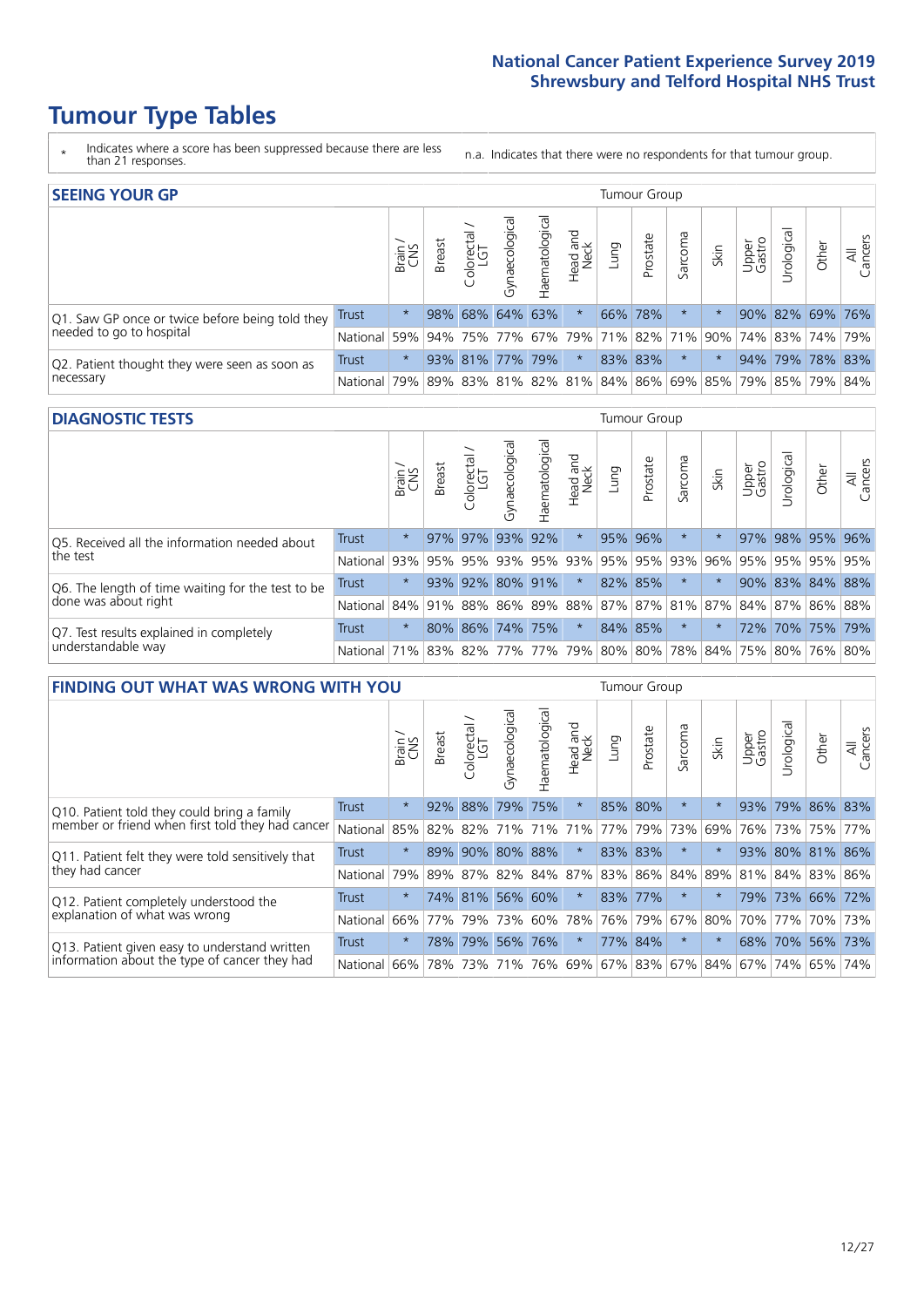# **Tumour Type Tables**

\* Indicates where a score has been suppressed because there are less than 21 responses.

n.a. Indicates that there were no respondents for that tumour group.

| <b>DECIDING THE BEST TREATMENT FOR YOU</b>         |              |         |               |                       |                 |                |                        |      | <b>Tumour Group</b> |                                     |         |                 |                 |             |                |
|----------------------------------------------------|--------------|---------|---------------|-----------------------|-----------------|----------------|------------------------|------|---------------------|-------------------------------------|---------|-----------------|-----------------|-------------|----------------|
|                                                    |              | Brain   | <b>Breast</b> | olorectal<br>LGT<br>Ũ | Gynaecological  | Haematological | ad and<br>Neck<br>Head | Lung | Prostate            | Sarcoma                             | Skin    | Upper<br>Gastro | Jrological      | Other       | All<br>Cancers |
| Q14. Patient felt that treatment options were      | <b>Trust</b> | $\star$ | 88%           | 88%                   | 94%             | 90%            | $\star$                | 88%  | 80%                 | $\star$                             |         | 77%             | 77%             | 77%         | 85%            |
| completely explained                               | National     | 85%     | 85%           | 85%                   | 85% 82%         |                | 87%                    |      | 84% 83%             | 83%                                 | 89%     | 81%             | 83% 79% 83%     |             |                |
| Q15. Patient felt possible side effects were       | Trust        | $\star$ | 71%           | 80%                   | 71%             | 170%           | $\star$                |      | 73% 71%             | $^\star$                            |         | 76%             | 69% 72% 73%     |             |                |
| definitely explained in an understandable way      | National     | 69%     | 74%           | 76%                   |                 | 75% 69%        | 73%                    |      | 74% 73%             | 73%                                 | 77%     | 72%             | 71%             | 70% 73%     |                |
| Q16. Patient definitely given practical advice and | Trust        | $\star$ | 72%           | 78%                   |                 | 66% 65%        | $\star$                |      | 78% 53%             | $\star$                             |         |                 | 63% 60% 63% 67% |             |                |
| support in dealing with side effects of treatment  | National     | 63%     | 70%           | 70%                   |                 | 69% 65%        | 70%                    |      | 69% 65%             | 66%                                 | 71%     | 66%             |                 | 63% 64% 67% |                |
| Q17. Patient definitely told about side effects    | Trust        | $\star$ | 55%           |                       | 62% 55% 59%     |                | $\star$                |      | 67% 57%             | $\star$                             | $\star$ | 54%             |                 | 58% 48% 57% |                |
| that could affect them in the future               | National     | 62%     | 57%           | 59%                   |                 | 56% 51%        | 64%                    |      | 56% 66%             | 54%                                 | 66%     | 53%             |                 | 56% 52%     | 57%            |
| Q18. Patient definitely involved as much as they   | Trust        | $\star$ |               |                       | 83% 84% 83% 84% |                | $\star$                |      | 88% 85%             | $\star$                             | $\star$ |                 | 83% 73% 77% 82% |             |                |
| wanted in decisions about care and treatment       | National     | 79%     |               |                       |                 |                |                        |      |                     | 81% 83% 81% 80% 81% 81% 84% 81% 87% |         | 79%             |                 | 79% 78% 81% |                |

#### **CLINICAL NURSE SPECIALIST (CNS)** Tumour Group

|                                             |          | Brain   | <b>Breast</b>           | olorectal<br>LGT<br>$\cup$ | aecologica<br>Ğ | $\overline{\sigma}$<br>O<br>aematologi | Head and<br>Neck | Lung    | Prostate | Sarcoma | Skin    | Upper<br>Gastro                             | $\sigma$<br>rologica | Other                                               | All<br>ancers<br>$\cup$ |
|---------------------------------------------|----------|---------|-------------------------|----------------------------|-----------------|----------------------------------------|------------------|---------|----------|---------|---------|---------------------------------------------|----------------------|-----------------------------------------------------|-------------------------|
| Q19. Patient given the name of a CNS who    | Trust    | $\star$ |                         | 97% 91%                    | 97%             | 93%                                    | $\star$          | 93% 91% |          | $\ast$  |         | 96%                                         |                      | 86% 84% 92%                                         |                         |
| would support them through their treatment  | National |         | 95% 95% 92% 95% 92% 91% |                            |                 |                                        |                  |         |          |         |         |                                             |                      | 94% 91% 91% 91% 93% 85% 89%                         | 92%                     |
| Q20. Patient found it very or quite easy to | Trust    | $\star$ |                         |                            | 87% 90% 66% 81% |                                        | $\star$          |         | 74% 81%  | $\ast$  | $\star$ |                                             |                      | 79% 81% 73% 82%                                     |                         |
| contact their CNS                           | National |         |                         |                            |                 |                                        |                  |         |          |         |         | 86% 84% 88% 85% 87% 86% 86% 80% 86% 90% 85% |                      | 83% 83%                                             | 85%                     |
| Q21. Patient got understandable answers to  | Trust    | $\star$ |                         | 86% 87%                    | 85%             | 91%                                    | $\star$          | 80% 86% |          | $\ast$  |         |                                             |                      | 79% 90% 84% 87%                                     |                         |
| important questions all or most of the time | National |         | 82% 87% 89% 86%         |                            |                 |                                        |                  |         |          |         |         |                                             |                      | 89%   88%   86%   87%   87%   93%   86%   87%   86% | 87%                     |

| <b>SUPPORT FOR PEOPLE WITH CANCER</b>                                                             |          |         |               |            |                |                |                        |         | <b>Tumour Group</b> |                      |         |                 |            |             |                |
|---------------------------------------------------------------------------------------------------|----------|---------|---------------|------------|----------------|----------------|------------------------|---------|---------------------|----------------------|---------|-----------------|------------|-------------|----------------|
|                                                                                                   |          | Brain   | <b>Breast</b> | Colorectal | Gynaecological | Haematological | ad and<br>Neck<br>Head | Lung    | Prostate            | arcoma<br>$\sqrt{ }$ | Skin    | Upper<br>Gastro | Jrological | Other       | All<br>Cancers |
| Q22. Hospital staff gave information about<br>support or self-help groups for people with         | Trust    | $\star$ | 96%           | 93%        | 89%            | 93%            | $\star$                | 94%     | 90%                 | $\star$              |         | 92%             |            | 67% 86%     | 91%            |
| cancer                                                                                            | National | 92%     | 92%           | 88%        | 87%            | 86%            | 88%                    |         | 87% 91%             | 86%                  | 90%     | 88%             |            | 81% 83% 88% |                |
| Q23. Hospital staff discussed or gave information<br>about the impact cancer could have on day to | Trust    | $\star$ | 88%           | 91%        | 77%            | 90%            | $\star$                |         | 93% 81%             | $\star$              |         | 86%             | 72%        | 80%         | 85%            |
| day activities                                                                                    | National | 84%     |               | 86% 85%    | 82%            | 84%            | 84%                    |         | 83% 88%             | 81%                  | 86%     | 83%             |            | 78% 79%     | 84%            |
| Q24. Hospital staff gave information on getting                                                   | Trust    | $\star$ |               | 66% 62%    | $\star$        | 77%            | $\star$                |         | 86% 29%             | $\star$              | $\star$ | 57%             |            | 33% 59% 62% |                |
| financial help or possible benefits                                                               | National | 78%     | 68%           | 61%        | 66%            | 61%            | 67%                    |         | 72% 55%             | 64%                  | 60%     | 64%             | 47%        | 59%         | 63%            |
| Q25. Hospital staff told patient they could get                                                   | Trust    | $\star$ |               | 76% 83%    | $\star$        | 94%            | $\star$                | $\star$ | 74%                 | n.a.                 |         | $\star$         |            | 67% 85%     | 82%            |
| free prescriptions                                                                                | National | 82%     |               | 81% 83%    | 79%            |                |                        |         | 87% 84% 86% 80%     | 78%                  |         | 71% 84%         |            | 73% 81%     | 82%            |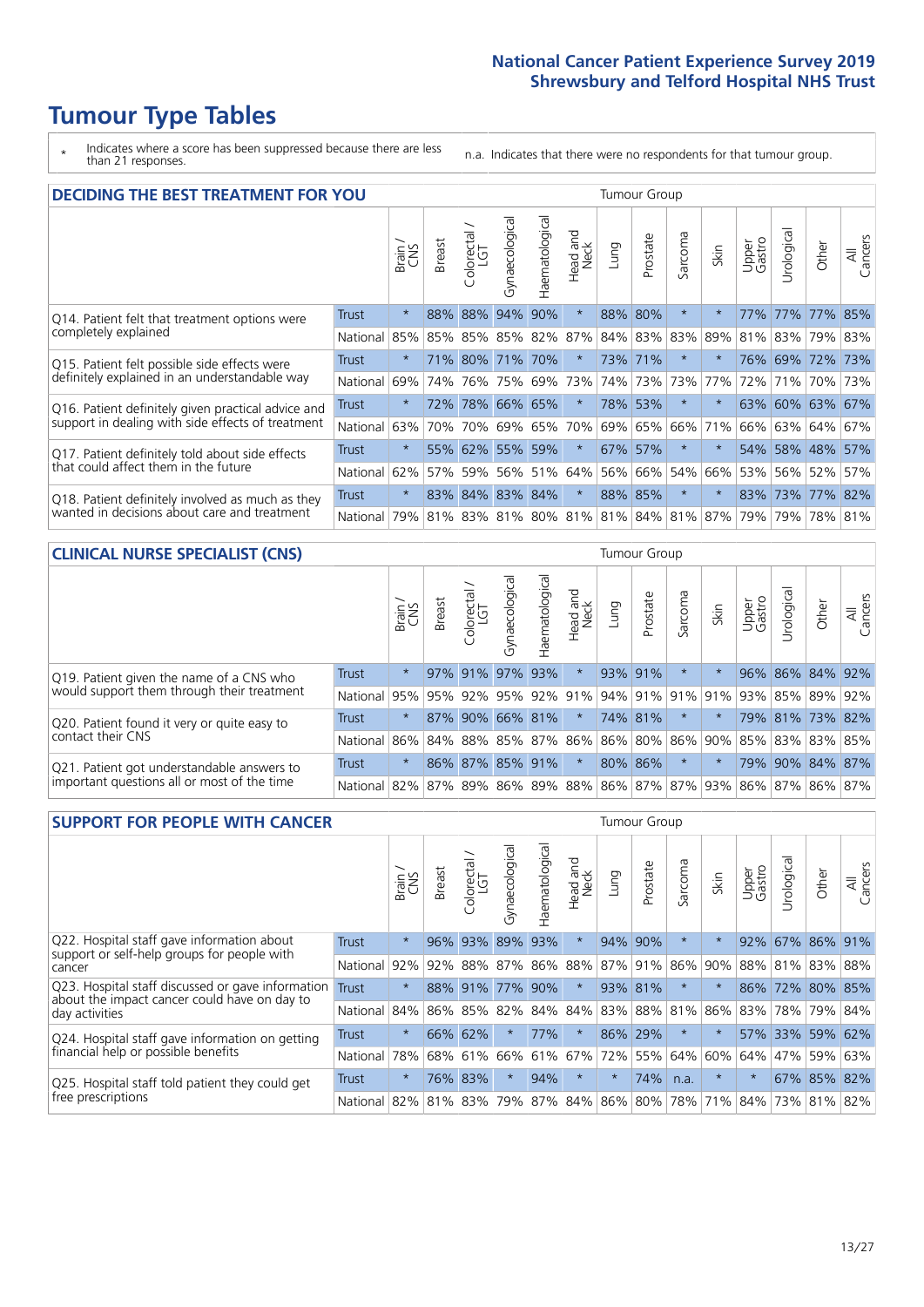# **Tumour Type Tables**

- \* Indicates where a score has been suppressed because there are less than 21 responses.
- n.a. Indicates that there were no respondents for that tumour group.

| <b>OPERATIONS</b>                                |              |       |               |                       |                        |                |                        |             | Tumour Group |         |         |                 |                                         |         |                |
|--------------------------------------------------|--------------|-------|---------------|-----------------------|------------------------|----------------|------------------------|-------------|--------------|---------|---------|-----------------|-----------------------------------------|---------|----------------|
|                                                  |              | Brain | <b>Breast</b> | olorectal<br>LGT<br>Ü | ᠊ᢛ<br>haecologic<br>δř | Haematological | ad and<br>Neck<br>Head | <b>Dung</b> | Prostate     | Sarcoma | Skin    | Upper<br>Gastro | –<br>Urological                         | Other   | All<br>Cancers |
| Q27. Beforehand, patient had all the information | Trust        | n.a.  |               |                       | 98% 98% 100%           | $\star$        | $\star$                | $\star$     | 96%          | $\star$ | $\star$ | $\star$         | 94%                                     | $\star$ | 97%            |
| needed about the operation                       | National     | 96%   |               | 97% 96%               |                        |                |                        |             |              |         |         |                 | 96% 94% 96% 95% 97% 95% 96% 96% 95% 95% |         | 96%            |
| Q28. Afterwards, staff completely explained how  | <b>Trust</b> | n.a.  |               | 82% 84% 84%           |                        | $^\star$       | $\star$                | $\star$     | 73%          |         | $\star$ |                 | 59%                                     | $\ast$  | 79%            |
| operation had gone in understandable way         | National     | 76%   |               | 79% 83%               |                        |                | 79%   78%   79%        |             |              |         |         |                 | 79% 78% 80% 82% 79% 76% 77%             |         | 79%            |

#### **HOSPITAL CARE AS AN INPATIENT** Tumour Group

|                                                                                                  |              | Brain   | <b>Breast</b> | $\frac{\text{Coloretal}}{\text{LGT}}$ | Gynaecological | Haematological          | Head and<br>Neck | Lung    | Prostate | Sarcoma | Skin            | Upper<br>Gastro | Urological | Other       | Cancers<br>$\overline{\overline{z}}$ |
|--------------------------------------------------------------------------------------------------|--------------|---------|---------------|---------------------------------------|----------------|-------------------------|------------------|---------|----------|---------|-----------------|-----------------|------------|-------------|--------------------------------------|
| Q30. Hospital staff didn't talk in front of patient                                              | Trust        | $\star$ | 91%           | 81%                                   | 76%            | 88%                     | $\star$          | $\star$ | 86%      | $\star$ | $\star$         | $\star$         |            | 83% 85% 82% |                                      |
| as if patient wasn't there                                                                       | National     | 81%     | 86%           | 81%                                   | 83%            | 84%                     | 83%              | 81%     | 88%      | 86%     | 86%             | 81%             | 83%        | 82%         | 84%                                  |
| 031. Patient had confidence and trust in all                                                     | Trust        | $\star$ |               | 79% 85%                               | 77% 84%        |                         | $\star$          | $\star$ | 92%      | $\star$ | $\star$         |                 |            | 79% 76% 83% |                                      |
| doctors treating them                                                                            | National     | 82%     | 83%           | 85%                                   |                | 83% 82%                 | 87% 83%          |         | 89%      | 86%     | 85%             | 81%             | 85%        | 80%         | 84%                                  |
| Q32. Patient's family or someone close definitely                                                | Trust        | $\star$ | 73%           | 74%                                   | 68%            | 64%                     | $\star$          | $\star$ | 69%      | n.a.    | $\ast$          | $\star$         |            | 66% 48% 69% |                                      |
| felt able to talk to a doctor                                                                    | National     | 67%     | 72%           | 73%                                   | 72%            | 74%                     |                  | 75% 74% | 72%      | 71%     | 74%             | 73%             | 71%        | 69% 72%     |                                      |
| O33. Patient had confidence and trust in all the                                                 | <b>Trust</b> | $\star$ |               | 79% 74% 80% 68%                       |                |                         | $\star$          | $\star$ | 75%      | $\star$ | $\star$         | $\star$         |            | 88% 64% 74% |                                      |
| ward nurses treating them                                                                        | National     | 72%     | 73%           | 72%                                   |                | 71% 77% 75% 77%         |                  |         | 79%      | 74%     | 75%             | 73%             |            | 77% 69% 74% |                                      |
| Q34. Patient thought there were always or nearly                                                 | <b>Trust</b> | $\star$ | 68%           | 57%                                   | 54%            | 44%                     | $\star$          | $\star$ | 64%      | $\star$ | $\star$         | $\star$         | 58%        | 56%         | 57%                                  |
| always enough nurses on duty to care for them                                                    | National     | 68%     | 64%           | 62%                                   | 63%            | 63%                     | 65%              | 68%     | 72%      | 65%     | 70%             | 65%             | 66%        | 60% 64%     |                                      |
| Q35. All hospital staff asked patient what name                                                  | Trust        | $\star$ |               | 69% 79%                               | 68% 68%        |                         | $\star$          | $\star$ | 74%      | $\star$ | $\star$         |                 |            | 78% 67% 74% |                                      |
| they prefer to be called by                                                                      | National     | 68%     | 62%           | 74%                                   | 65%            | 72%                     |                  | 71% 76% | 72%      | 74%     | 70%             | 78%             | 76%        | 69%         | 71%                                  |
| Q36. Patient always given enough privacy when                                                    | Trust        | $\star$ | 83%           | 83% 84%                               |                | 84%                     | $\star$          | $\star$ | 86%      | $\star$ | $\star$         | $\star$         |            | 87% 71% 83% |                                      |
| discussing condition or treatment                                                                | National     | 78%     | 84%           | 85% 81%                               |                |                         | 86% 87% 84%      |         | 88%      | 84%     | 84%             | 84%             | 85%        | 82% 85%     |                                      |
| Q37. Patient definitely found hospital staff to                                                  | <b>Trust</b> | $\star$ | 52%           | 56%                                   | $\star$        | 43%                     | $\star$          | $\star$ | 52%      | $\star$ | $\star$         | $\star$         |            | 55% 44%     | 51%                                  |
| discuss worries or fears during their inpatient visit                                            | National     | 45%     |               | 51% 55% 51%                           |                |                         | 56% 52%          | 49%     | 53%      | 54%     | 51%             | 53%             |            | 49% 46% 52% |                                      |
| Q38. Hospital staff definitely did everything they                                               | <b>Trust</b> | $\star$ | 83% 90%       |                                       | $\star$        | 75%                     | $\star$          | $\star$ | 88%      | $\star$ | $\star$         | $\star$         |            | 76% 79% 81% |                                      |
| could to help control pain                                                                       | National     | 85%     | 83%           | 84%                                   | 82%            | 82%                     | 80%              | 84%     | 85%      | 83%     | 85%             | 82%             | 81%        | 82%         | 83%                                  |
| Q39. Patient always felt they were treated with                                                  | Trust        | $\star$ | 87%           |                                       | 92% 81% 80%    |                         | $\star$          | $\star$ | 81%      | $\star$ | $\star$         |                 |            | 95% 82% 85% |                                      |
| respect and dignity while in hospital                                                            | National     | 85%     |               | 87% 87% 85%                           |                | 89% 87% 88%             |                  |         | 91%      | 89%     | 89%             | 88%             |            | 90% 86% 88% |                                      |
| Q40. Patient given clear written information<br>about what should or should not do after leaving | <b>Trust</b> | $\star$ | 91%           | 98% 85%                               |                | 78%                     | $\star$          | $\star$ | 84%      | $\star$ | n.a.            | $\star$         |            | 87% 79% 87% |                                      |
| hospital                                                                                         | National     | 80%     | 89%           | 86%                                   |                | 86% 83%                 |                  | 87% 82% |          | 91% 85% |                 | 90% 82%         |            | 87% 83%     | 86%                                  |
| Q41. Hospital staff told patient who to contact<br>if worried about condition or treatment after | Trust        | $\star$ | 95%           |                                       | 99% 96% 96%    |                         | $\star$          | $\star$ | 100%     | $\star$ | $\star$         | $\star$         |            | 92% 85%     | 94%                                  |
| leaving hospital                                                                                 | National     | 94%     |               |                                       |                | 95% 95% 93% 96% 93% 92% |                  |         |          |         | 96% 94% 95% 92% |                 | 92%        | 93% 94%     |                                      |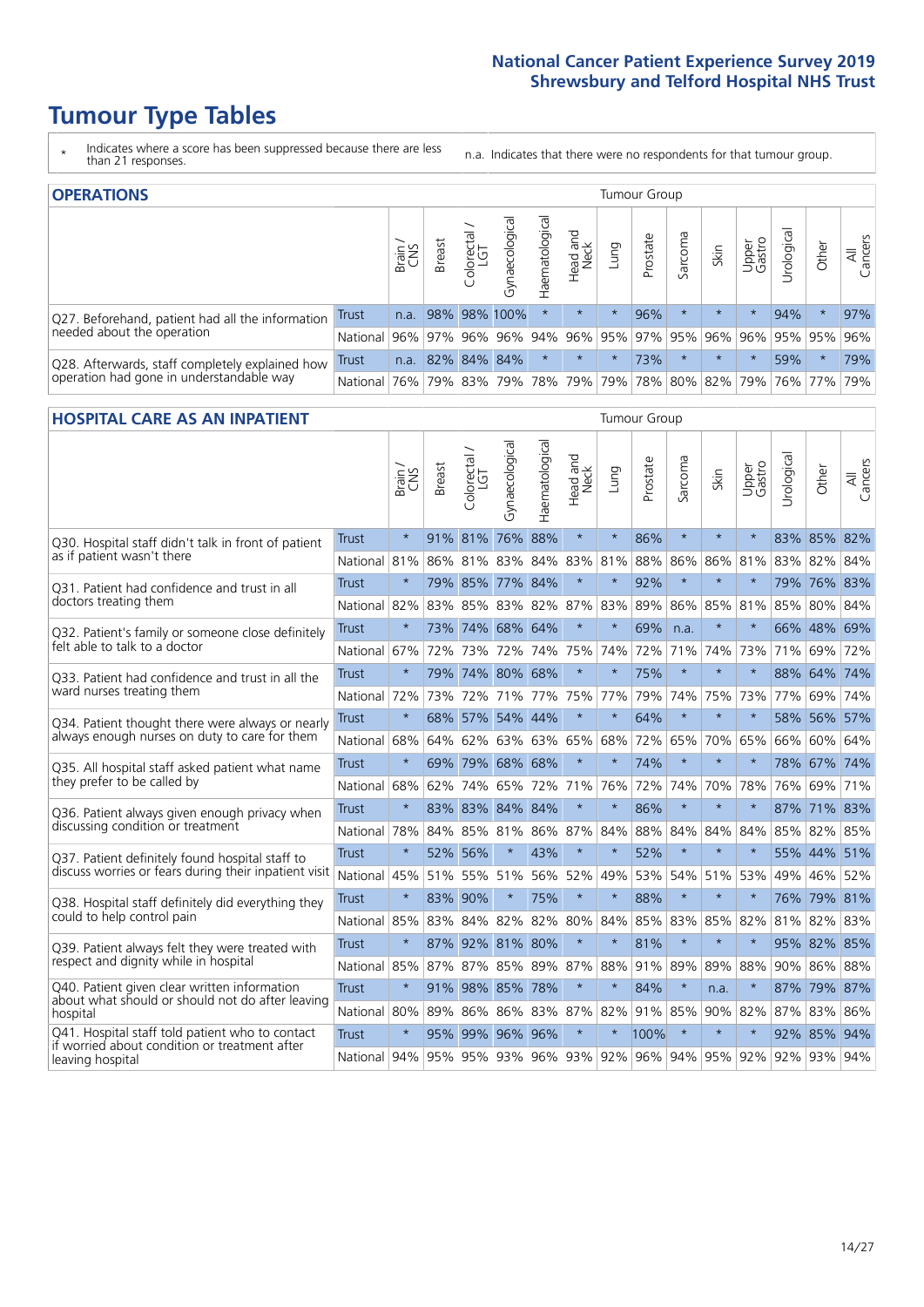# **Tumour Type Tables**

- \* Indicates where a score has been suppressed because there are less than 21 responses.
- n.a. Indicates that there were no respondents for that tumour group.

| <b>HOSPITAL CARE AS A DAY PATIENT / OUTPATIENT</b>                                                                    |              |         |               |                                     |                |                |                        |          | <b>Tumour Group</b> |                          |      |                 |            |         |                |  |  |  |  |  |  |  |  |
|-----------------------------------------------------------------------------------------------------------------------|--------------|---------|---------------|-------------------------------------|----------------|----------------|------------------------|----------|---------------------|--------------------------|------|-----------------|------------|---------|----------------|--|--|--|--|--|--|--|--|
|                                                                                                                       |              | Brain   | <b>Breast</b> | $\frac{\text{Colored}}{\text{LGT}}$ | Gynaecological | Haematological | ad and<br>Neck<br>Head | Lung     | Prostate            | arcoma<br>$\overline{ }$ | Skin | Upper<br>Gastro | Jrological | Other   | All<br>Cancers |  |  |  |  |  |  |  |  |
| Q43. Patient definitely found hospital staff to                                                                       | <b>Trust</b> | $\star$ | 74%           | 75%                                 | 68%            | 79%            | $\star$                | 79%      | 71%                 | $\star$                  |      | 72%             | 68%        | 69%     | 73%            |  |  |  |  |  |  |  |  |
| discuss worries or fears during their outpatient or<br>day case visit                                                 | National     | 66%     | 68%           | 73%                                 | 70%            | 73%            | 72%                    | 70%      | 74%                 | 72%                      | 72%  | 71%             | 67%        | 68%     | 71%            |  |  |  |  |  |  |  |  |
| Q44. Cancer doctor had the right documents at<br>patient's last outpatient appointment                                | Trust        | $\star$ | 95%           | 97%                                 | 95%            | 97%            | $\star$                | 100% 98% |                     | $\ast$                   |      | 96%             | 96%        | 93%     | 97%            |  |  |  |  |  |  |  |  |
|                                                                                                                       | National     | 94%     | 96%           | 96%                                 | 96%            | 97%            | 96%                    | $ 96\% $ | 96%                 | 96%                      | 96%  | 94%             | 96%        | 95%     | 96%            |  |  |  |  |  |  |  |  |
| Q46. Beforehand patient completely had<br>all information needed about radiotherapy<br>treatment                      | <b>Trust</b> | n.a.    | 95%           | 74%                                 | $\star$        |                | $\star$                | $\star$  | 77%                 | n.a.                     | n.a. | $\star$         | $\star$    | $\ast$  | 87%            |  |  |  |  |  |  |  |  |
|                                                                                                                       | National     | 91%     | 88%           | 83%                                 | 88%            | 84%            | 86%                    | 86%      | 88%                 | 88%                      | 84%  | 86%             | 83%        | 84%     | 86%            |  |  |  |  |  |  |  |  |
| Q47. Patient completely given understandable                                                                          | Trust        | n.a.    | 57%           | $\star$                             |                |                | $\star$                | $\star$  | 44%                 | n.a.                     | n.a. | $\star$         | $\star$    | $\star$ | 56%            |  |  |  |  |  |  |  |  |
| information about whether radiotherapy was<br>working                                                                 | National     | 56%     | 60%           | 57%                                 | 61%            | 62%            | 63%                    | 59%      | 60%                 | 67%                      | 57%  | 52%             | 59%        | 59%     | 60%            |  |  |  |  |  |  |  |  |
| Q49. Beforehand patient completely had all                                                                            | Trust        | $\star$ |               | 84% 87% 84%                         |                | 85%            | $\star$                | 85%      | $\star$             | $\star$                  | n.a. | 92%             | 81%        | 86% 86% |                |  |  |  |  |  |  |  |  |
| information needed about chemotherapy<br>treatment                                                                    | National     | 80%     | 82%           | 86%                                 | 87%            | 85%            | 79%                    | 84%      | 86%                 | 86%                      | 90%  | 84%             | 85%        | 85%     | 84%            |  |  |  |  |  |  |  |  |
| Q50. Patient given enough information about<br>whether chemotherapy was working in a<br>completely understandable way | Trust        | $\star$ | 59%           | 59%                                 | 68%            | 76%            | $\star$                | 65%      | $\star$             | $\star$                  | n.a. | 63%             | $\star$    | 62%     | 66%            |  |  |  |  |  |  |  |  |
|                                                                                                                       | National     | 54%     | 62%           | 64% 68%                             |                | 75%            |                        | 57% 67%  | 66%                 | 71%                      | 79%  | 61%             | 68%        | 69%     | 68%            |  |  |  |  |  |  |  |  |

#### **HOME CARE AND SUPPORT** Tumour Group

|                                                                                                                   |              | Brain   | <b>Breast</b> | Colorectal<br>LGT | Gynaecological | Haematological | Head and<br>Neck | Lung    | Prostate | Sarcoma | Skin    | Upper<br>Gastro | Urological | Other       | All<br>Cancers |
|-------------------------------------------------------------------------------------------------------------------|--------------|---------|---------------|-------------------|----------------|----------------|------------------|---------|----------|---------|---------|-----------------|------------|-------------|----------------|
| Q51. Hospital staff definitely gave family or<br>someone close all the information needed to<br>help care at home | <b>Trust</b> | $\star$ | 52%           | 74%               | 46% 64%        |                | $\star$          | 65%     | 50%      | $\ast$  |         | 44%             |            | 57% 49%     | 58%            |
|                                                                                                                   | National     | 58%     |               | 58% 63%           | 57%            | 62%            |                  | 67% 59% | 61%      |         | 62% 65% | 60%             |            | 59% 55%     | 60%            |
| Q52. Patient definitely given enough support<br>from health or social services during treatment                   | Trust        | $\star$ |               | 43% 64%           | $\star$        | 41%            | $\star$          | $\star$ | 33%      | $\star$ | $\star$ | $\star$         |            | 55% 43% 48% |                |
|                                                                                                                   | National     | 42%     | 52%           | 60%               | 45%            |                | 51% 59%          | 50%     | 48%      |         | 53% 57% | 54%             | 48% 51%    |             | 52%            |
| Q53. Patient definitely given enough support<br>from health or social services after treatment                    | Trust        | $\star$ | 43% 52%       |                   | $\star$        | 32%            | $\star$          | $\star$ | 32%      | n.a.    | $\star$ | $\star$         | $\star$    | $\star$     | 43%            |
|                                                                                                                   | National     | 39%     | 41% 53%       |                   | 39%            | $ 43\% $       | 56%              | 40%     | 46%      |         | 48% 59% | 47%             | 44%        | 44%         | 45%            |

| <b>CARE FROM YOUR GENERAL PRACTICE</b>                                                                     |              |         |               |                                     |                |                |                  |      | Tumour Group |         |      |                             |                 |       |                |  |  |  |  |  |  |
|------------------------------------------------------------------------------------------------------------|--------------|---------|---------------|-------------------------------------|----------------|----------------|------------------|------|--------------|---------|------|-----------------------------|-----------------|-------|----------------|--|--|--|--|--|--|
|                                                                                                            |              | Brain,  | <b>Breast</b> | Colorectal<br>LGT                   | Gynaecological | Haematological | Head and<br>Neck | Lung | Prostate     | Sarcoma | Skin | Upper<br>Gastro             | Urologica       | Other | All<br>Cancers |  |  |  |  |  |  |
| Q54. GP given enough information about<br>patient's condition and treatment                                | Trust        | $\star$ |               | 98% 99%                             |                | 95% 96%        | $\star$          |      | 97% 98%      | $\star$ |      |                             | 96% 96% 98% 98% |       |                |  |  |  |  |  |  |
|                                                                                                            | National 91% |         |               | 96% 95% 95% 96% 94% 94% 96% 94% 96% |                |                |                  |      |              |         |      |                             | 93% 95% 94% 95% |       |                |  |  |  |  |  |  |
| Q55. General practice staff definitely did<br>everything they could to support patient during<br>treatment | Trust        | $\star$ |               | 54% 59%                             |                | 66% 51%        | $\star$          |      | 65% 62%      | $\star$ |      |                             | 63% 57% 55% 58% |       |                |  |  |  |  |  |  |
|                                                                                                            | National     | 55%     |               | 58% 59%                             |                | 56% 56% 59%    |                  |      |              |         |      | 56% 64% 56% 65% 59% 59% 55% |                 |       | 58%            |  |  |  |  |  |  |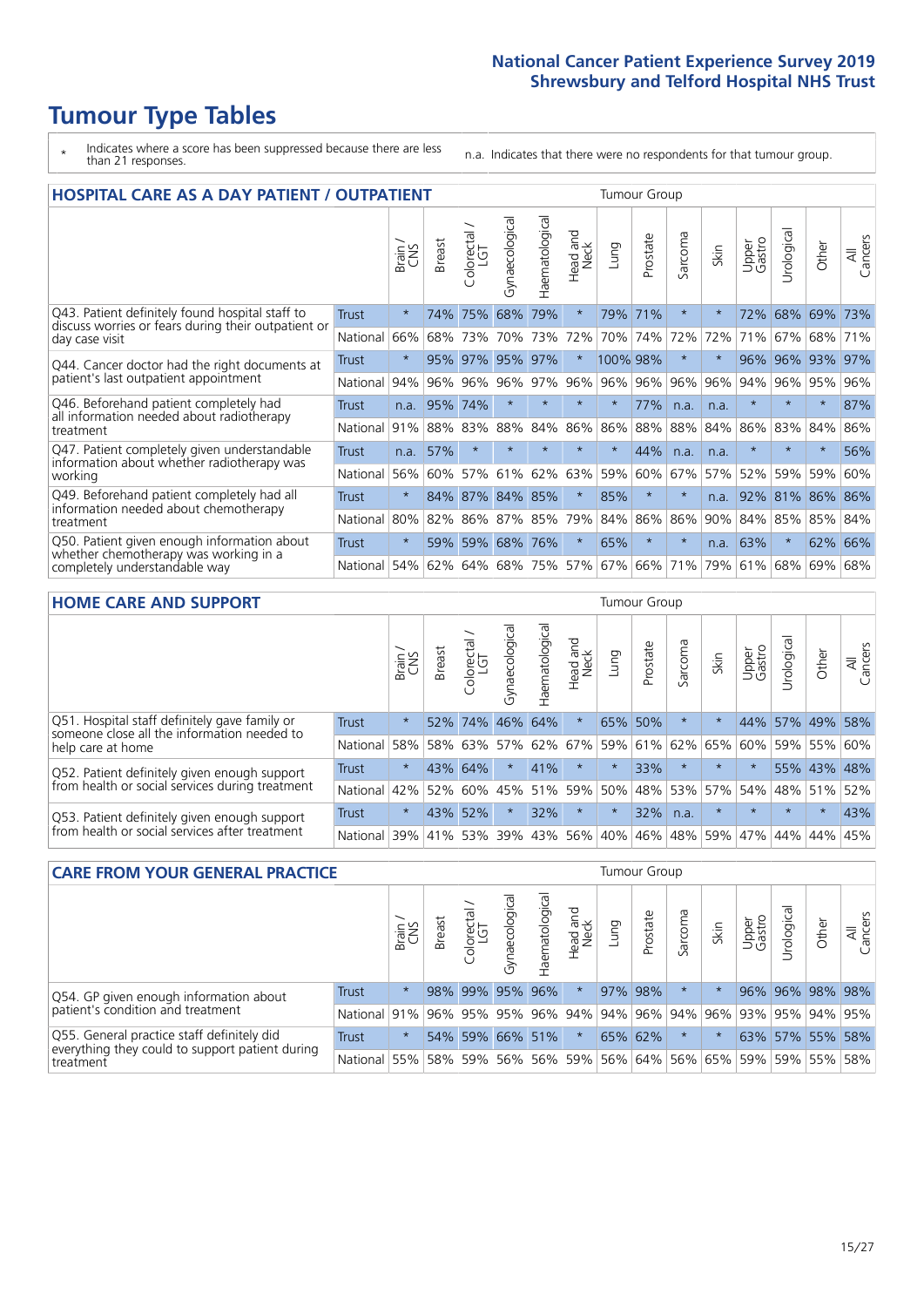# **Tumour Type Tables**

- \* Indicates where a score has been suppressed because there are less than 21 responses.
- n.a. Indicates that there were no respondents for that tumour group.

#### **YOUR OVERALL NHS CARE** THE TWO CONTROLLER THE THE THEORY OF THE THEORY OF THE TUMOUR Group

|                                                                                                          |              | Brain   | Breast | olorectal.<br>LGT<br>Û | Gynaecological | Haematological | <b>Bad and</b><br>Neck<br>Head | Lung    | Prostate | arcoma<br>$\sqrt{ }$ | Skin     | Upper<br>Gastro | Urological | Other    | All<br>Cancers |
|----------------------------------------------------------------------------------------------------------|--------------|---------|--------|------------------------|----------------|----------------|--------------------------------|---------|----------|----------------------|----------|-----------------|------------|----------|----------------|
| Q56. Different people treating and caring for                                                            | <b>Trust</b> | $\star$ | 73%    | 79%                    | 67%            | 73%            | $\star$                        | 76%     | 65%      | $\star$              | $^\star$ | 57%             | 73%        | 69%      | 71%            |
| patient always work well together to give best<br>possible care                                          | National     | 60%     | 73%    | 73%                    | 69%            | 75%            | 73%                            | 73%     | 75%      | 70%                  | 79%      | 69%             | 74%        | 68%      | 73%            |
| Q57. Patient given a care plan                                                                           | Trust        | $\star$ | $34\%$ | 36%                    | 31% 30%        |                | $\star$                        | 42% 33% |          | $\star$              | $^\star$ | 39%             | 22%        | $ 37\% $ | 34%            |
|                                                                                                          | National     | 36%     | 41%    | 40%                    | 34%            | 36%            | 39%                            | 36%     | 40%      | 34%                  | 44%      | 36%             | 33%        | 31%      | 38%            |
| Q58. Overall the administration of care was good                                                         | Trust        | $\star$ | 92%    | 94%                    | 77% 95%        |                | $\star$                        | 93% 84% |          | $\ast$               | $^\star$ | 90%             | 77%        | 86% 89%  |                |
| or very good                                                                                             | National     | 85%     | $90\%$ | 88%                    | 87% 91%        |                | 90%                            | 90%     | 88%      | 88%                  | 90%      | 86%             | 85%        | 87% 89%  |                |
| Q59. Patient felt length of time for attending<br>clinics and appointments for cancer was about<br>right | Trust        | $\star$ |        | 79% 82%                | 74% 65%        |                | $\star$                        | 78% 78% |          | $\star$              | $\star$  | 68% 67%         |            | 79%      | 76%            |
|                                                                                                          | National     | 58%     | 68%    | 73%                    | 66%            | 66%            | 71%                            | 71%     | 76%      | 68%                  | 73%      | 66%             | 75%        | 64%      | 69%            |
| Q60. Someone discussed with patient whether                                                              | Trust        | $\star$ | 40%    | 17%                    | 29%            | 24%            | $\star$                        | 22%     | 32%      | $\star$              | $\star$  | 29%             | 17%        | 28%      | 27%            |
| they would like to take part in cancer research                                                          | National     | 42%     | 30%    | 32%                    | 31%            | 33%            | 21%                            | 34%     | 31%      | 36%                  | 20%      | 36%             | 21%        | 32%      | 30%            |
| Q61. Patient's average rating of care scored from<br>very poor to very good                              | Trust        | $\star$ | 9.0    | 8.9                    | 8.3            | 9.0            | $\star$                        | 8.9     | 8.5      | $\star$              | $\star$  | 8.6             | 8.4        | 8.6      | 8.8            |
|                                                                                                          | National     | 8.6     | 8.9    | 8.8                    | 8.7            | 8.9            | 8.8                            | 8.8     | 8.8      | 8.8                  | 8.9      | 8.7             | 8.7        | 8.7      | 8.8            |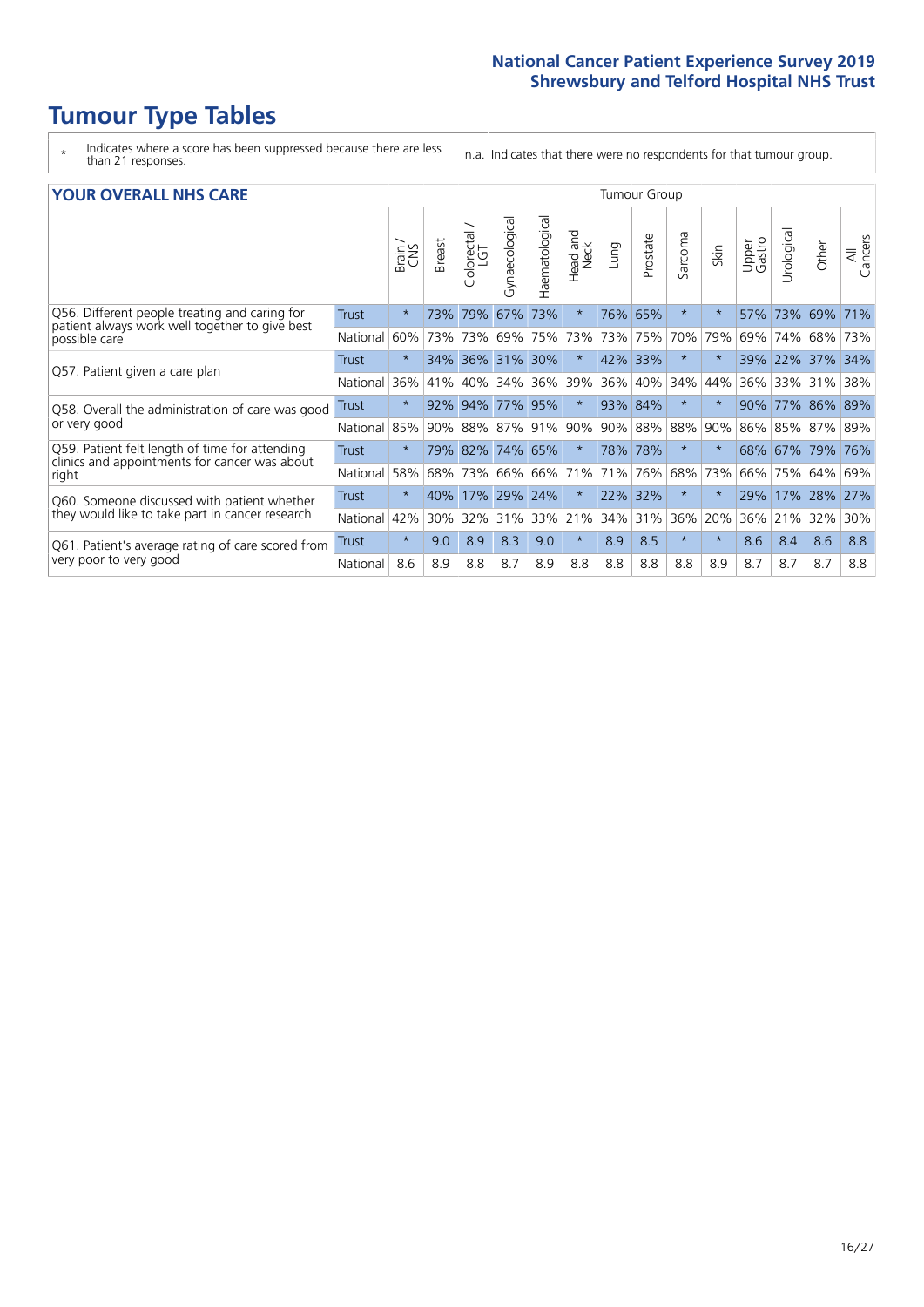### **Year on Year Charts**





#### **DIAGNOSTIC TESTS**





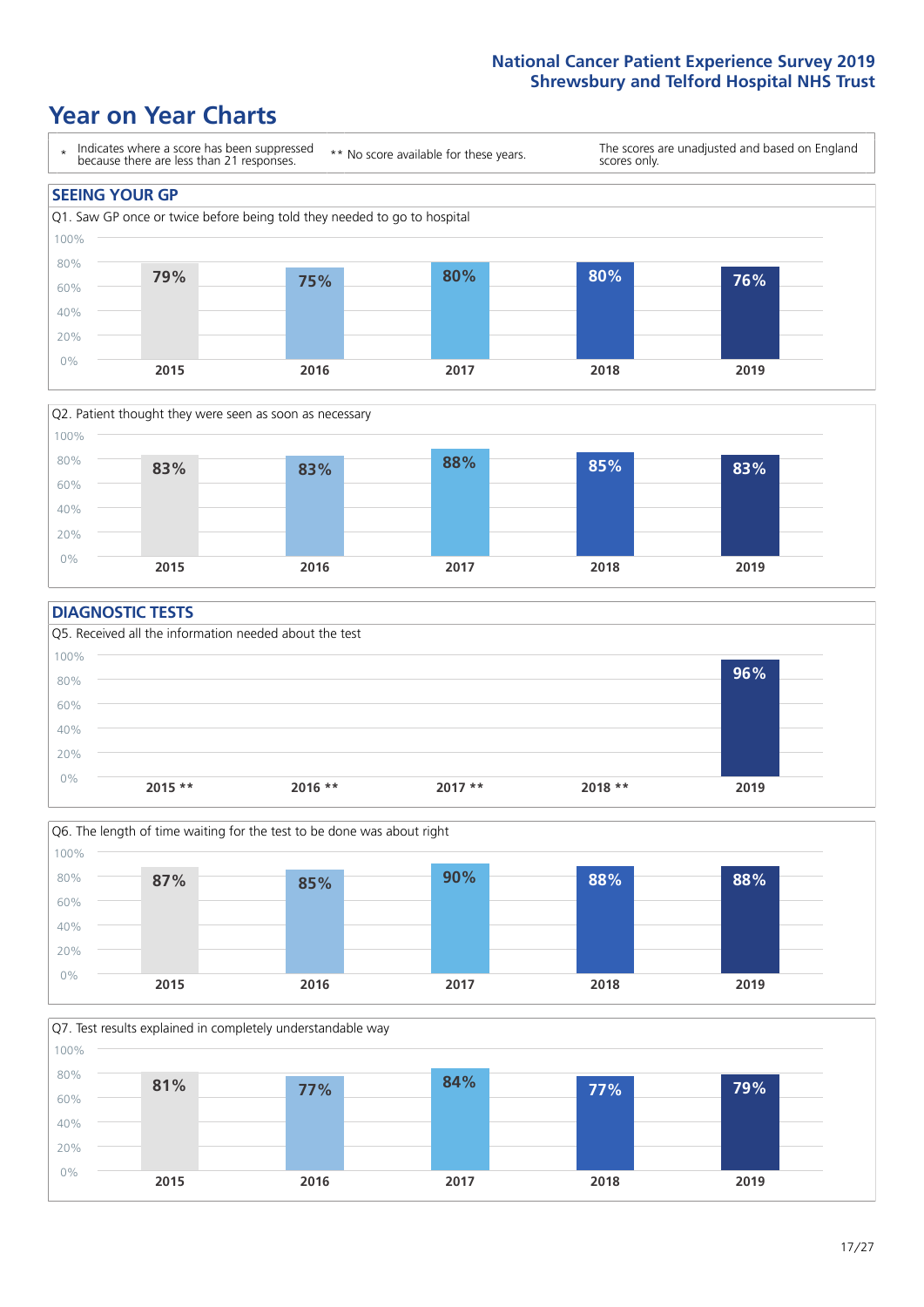## **Year on Year Charts**









#### **DECIDING THE BEST TREATMENT FOR YOU** Q14. Patient felt that treatment options were completely explained 0% 20% 40% 60% 80% 100% **2015 2016 2017 2018 2019 84% 81% 84% 82% 85%**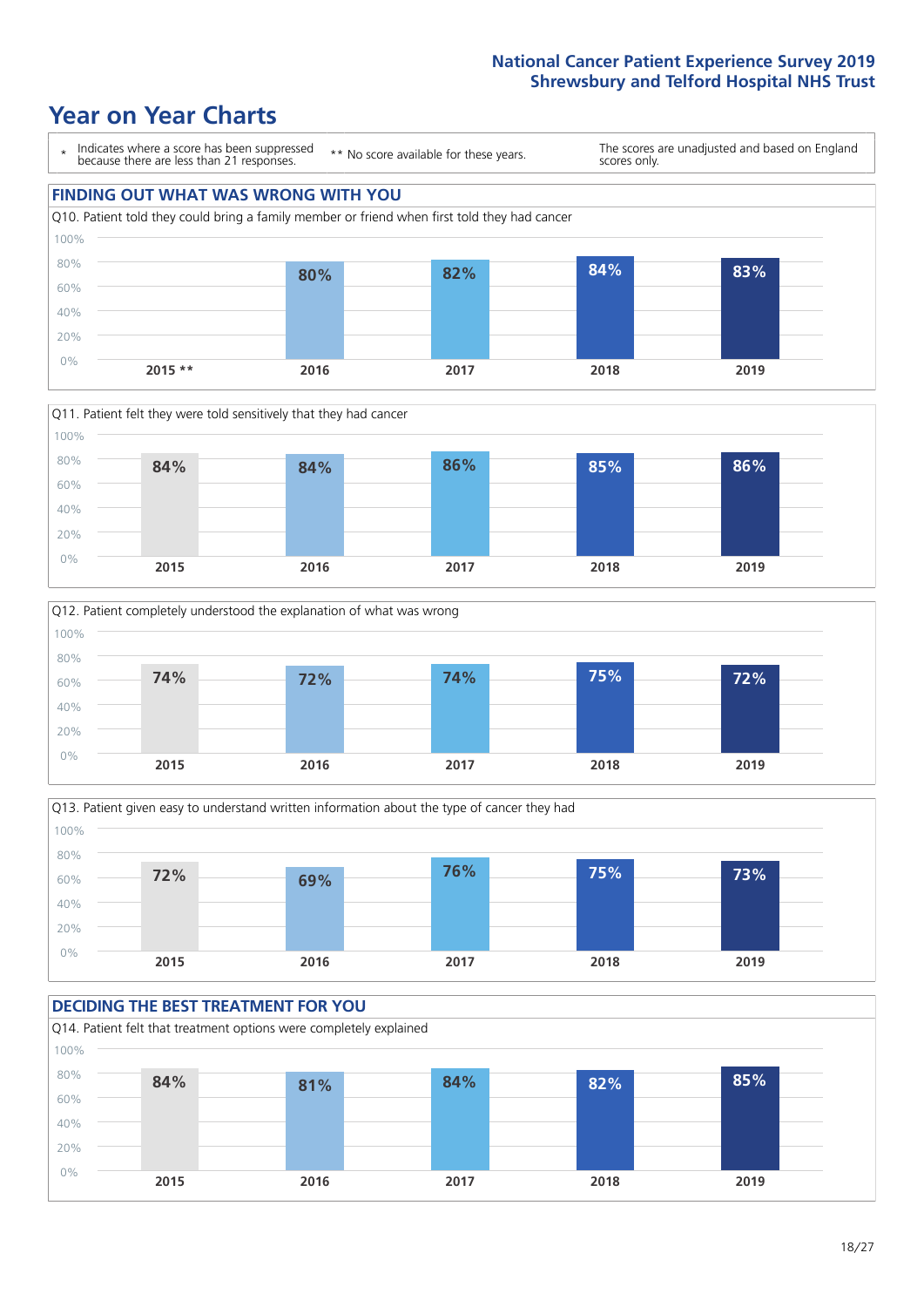





Q18. Patient definitely involved as much as they wanted in decisions about care and treatment  $0%$ 20% 40% 60% 80% 100% **2015 \*\* 2016 \*\* 2017 \*\* 2018 \*\* 2019 82%**

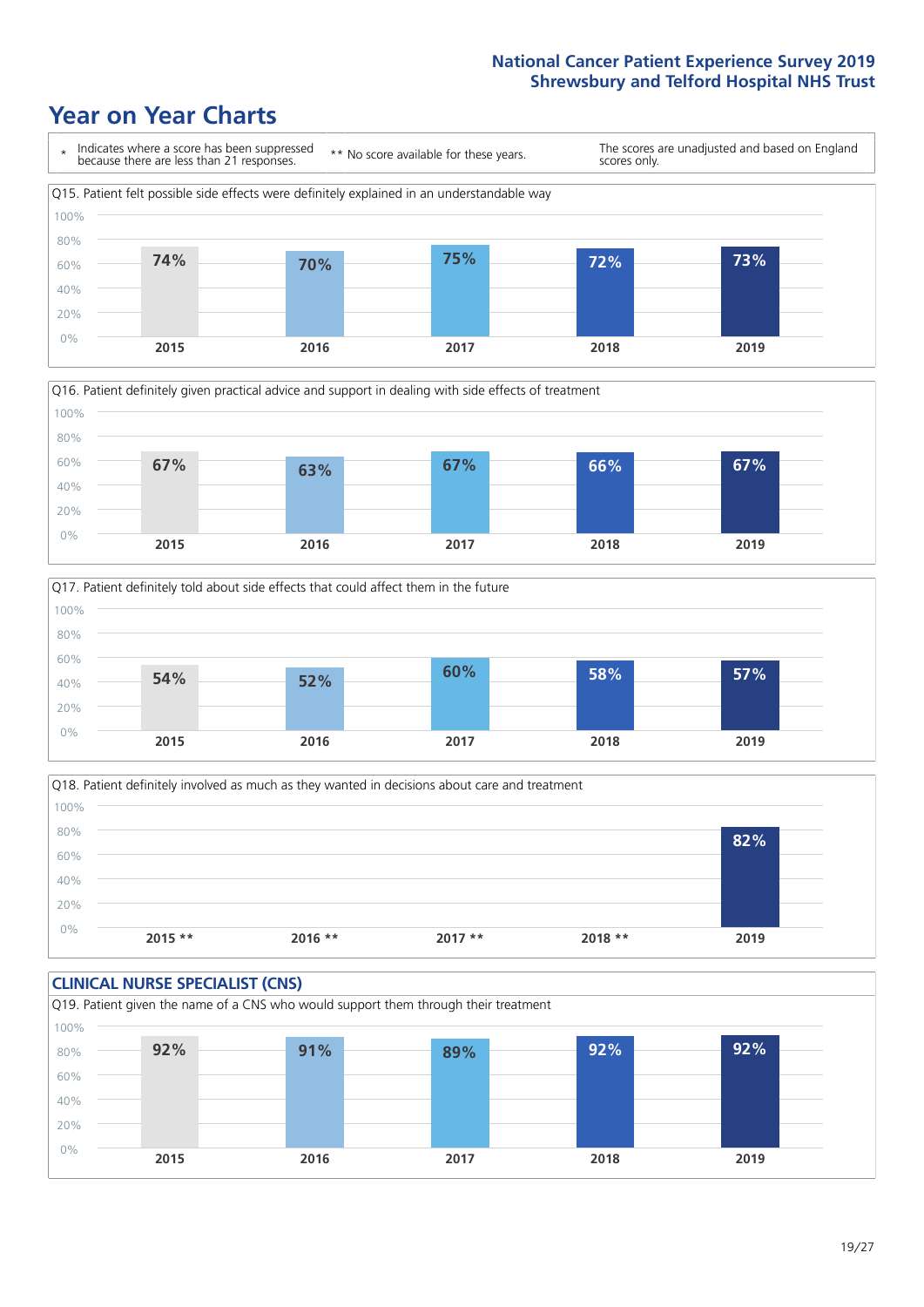







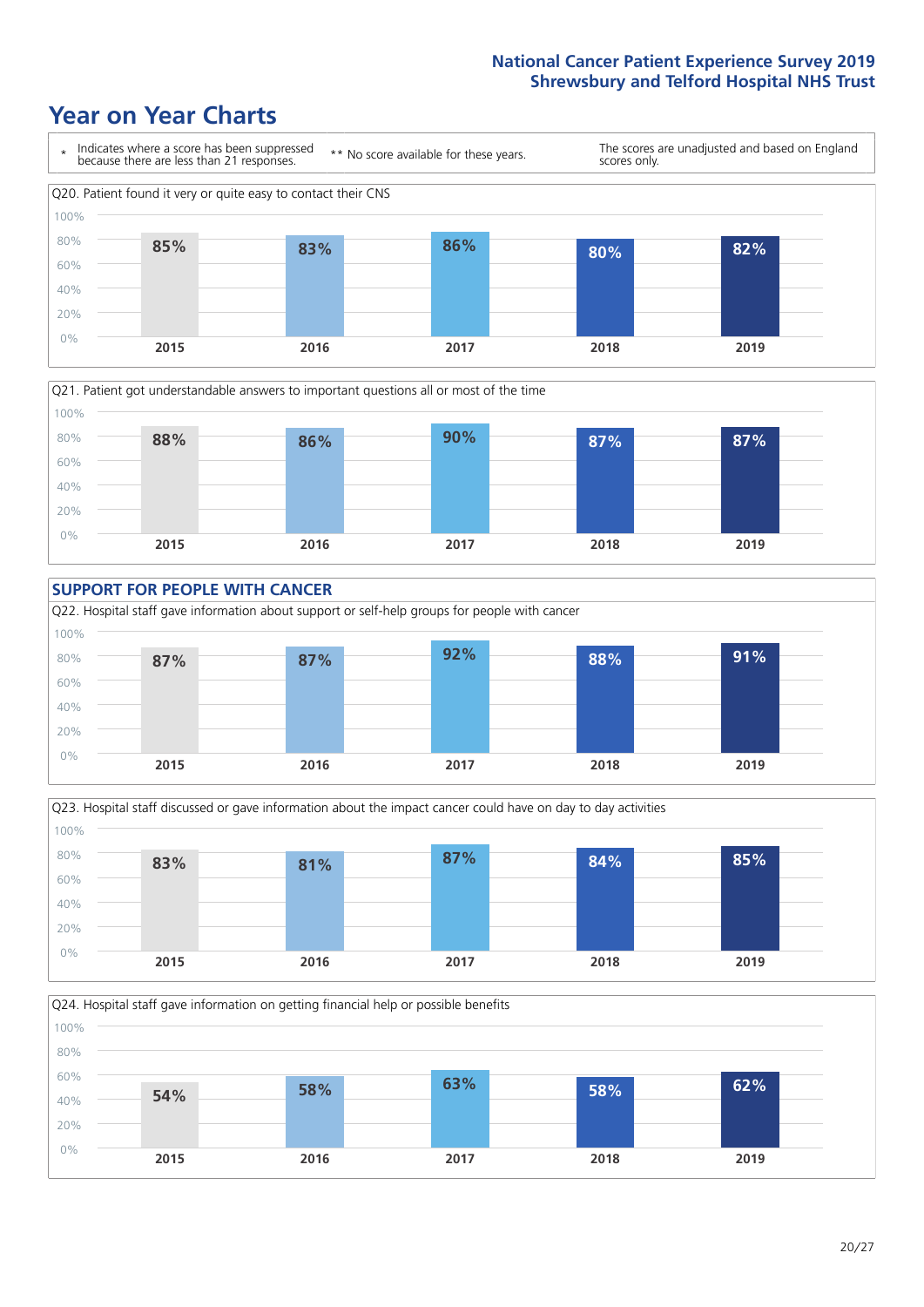### **Year on Year Charts**



#### **OPERATIONS**

Q27. Beforehand, patient had all the information needed about the operation  $0%$ 20% 40% 60% 80% 100% **2015 \*\* 2016 2017 2018 2019 96% 96% 95% 97%**



#### **HOSPITAL CARE AS AN INPATIENT** Q30. Hospital staff didn't talk in front of patient as if patient wasn't there 0% 20% 40% 60% 80% 100% **2015 \*\* 2016 \*\* 2017 \*\* 2018 \*\* 2019 82%**

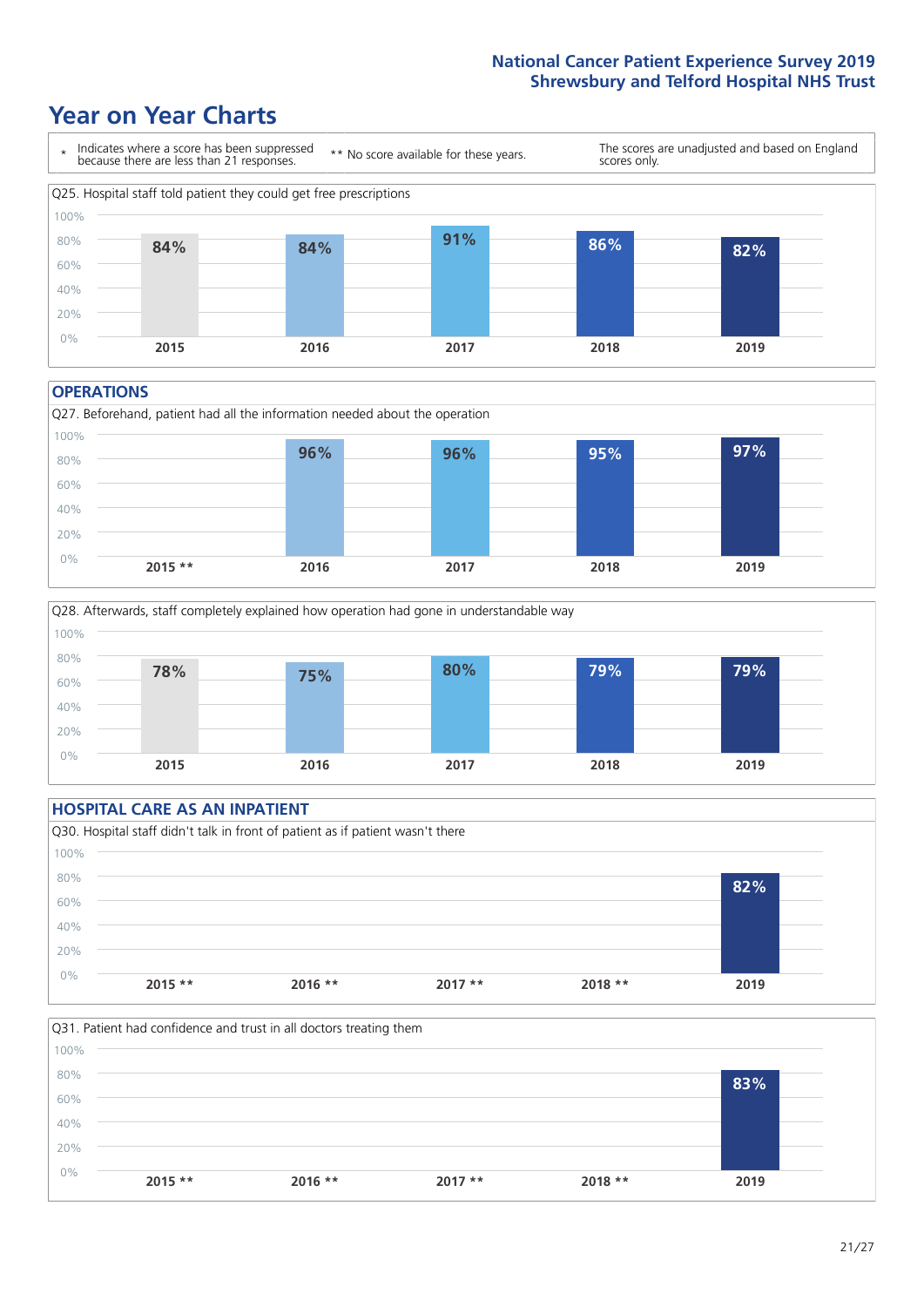







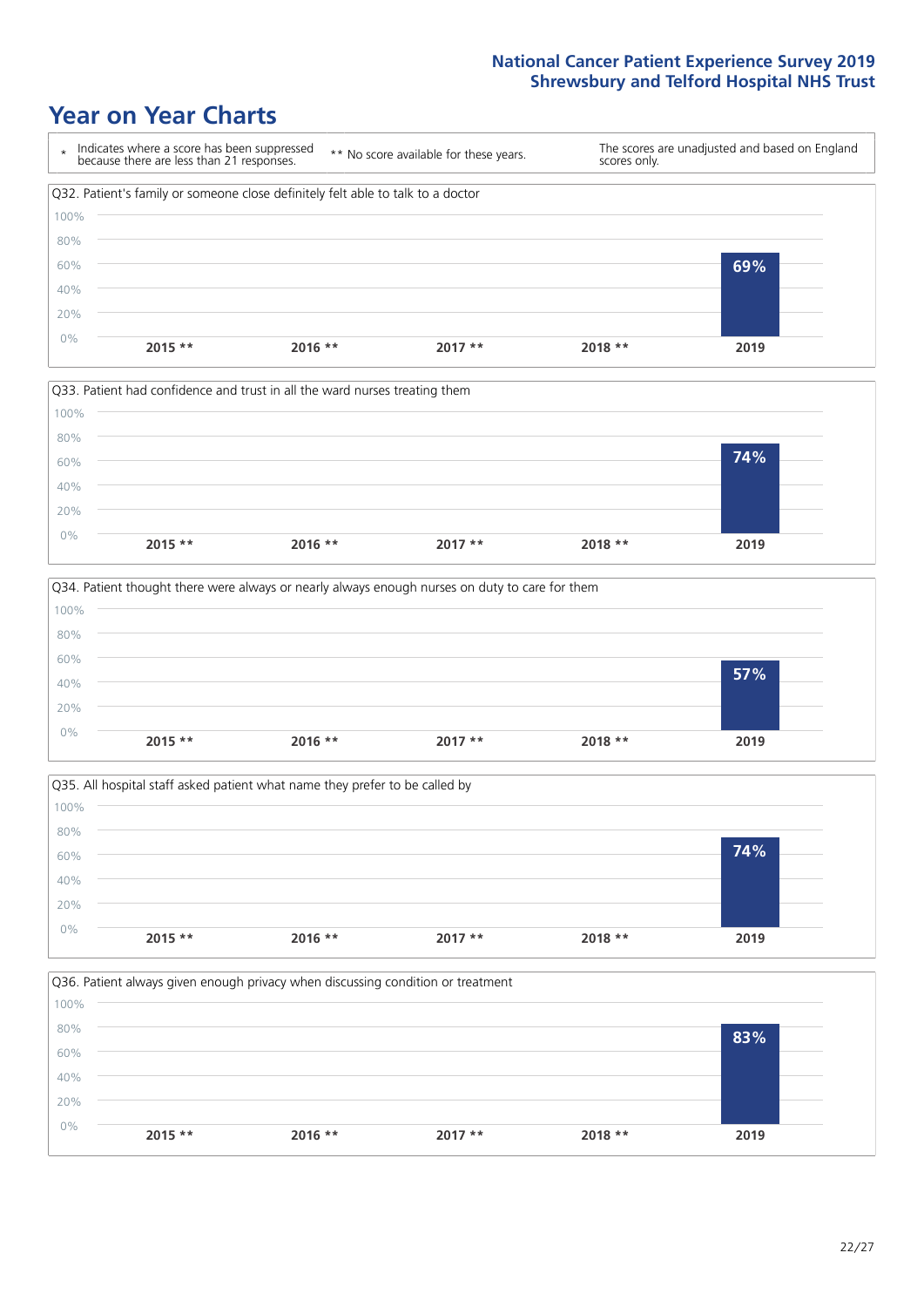







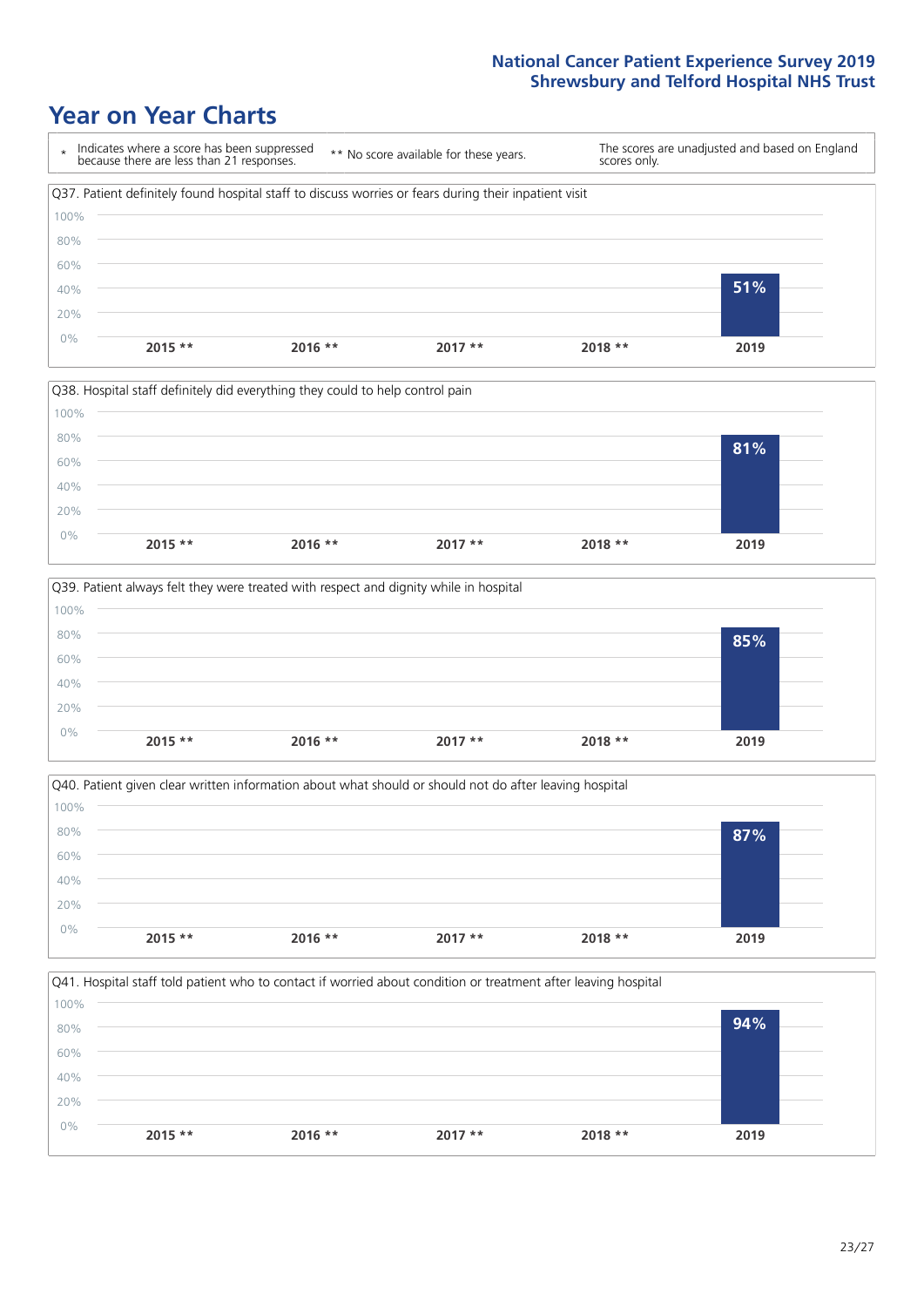







Q49. Beforehand patient completely had all information needed about chemotherapy treatment

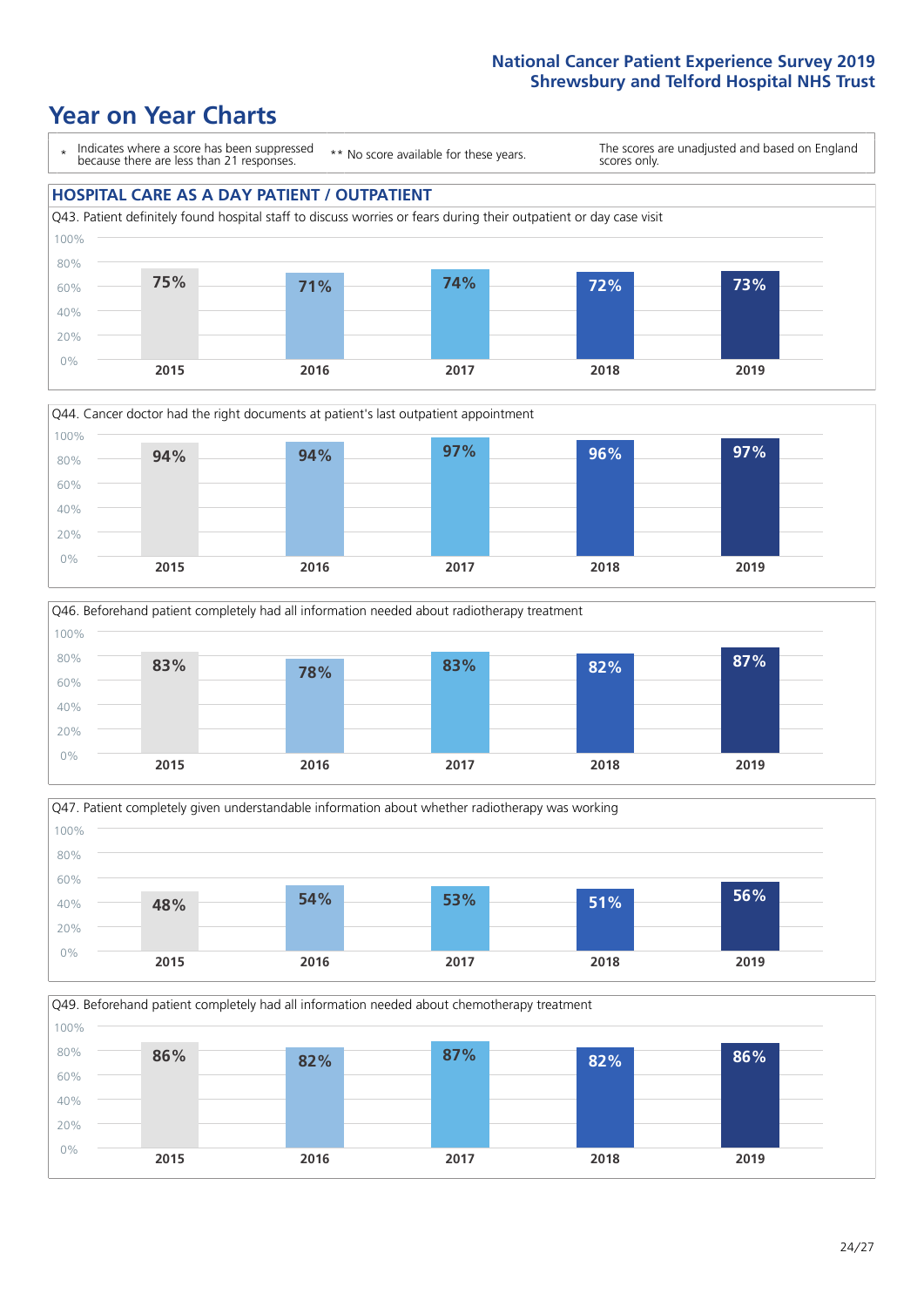### **Year on Year Charts**



#### **HOME CARE AND SUPPORT**







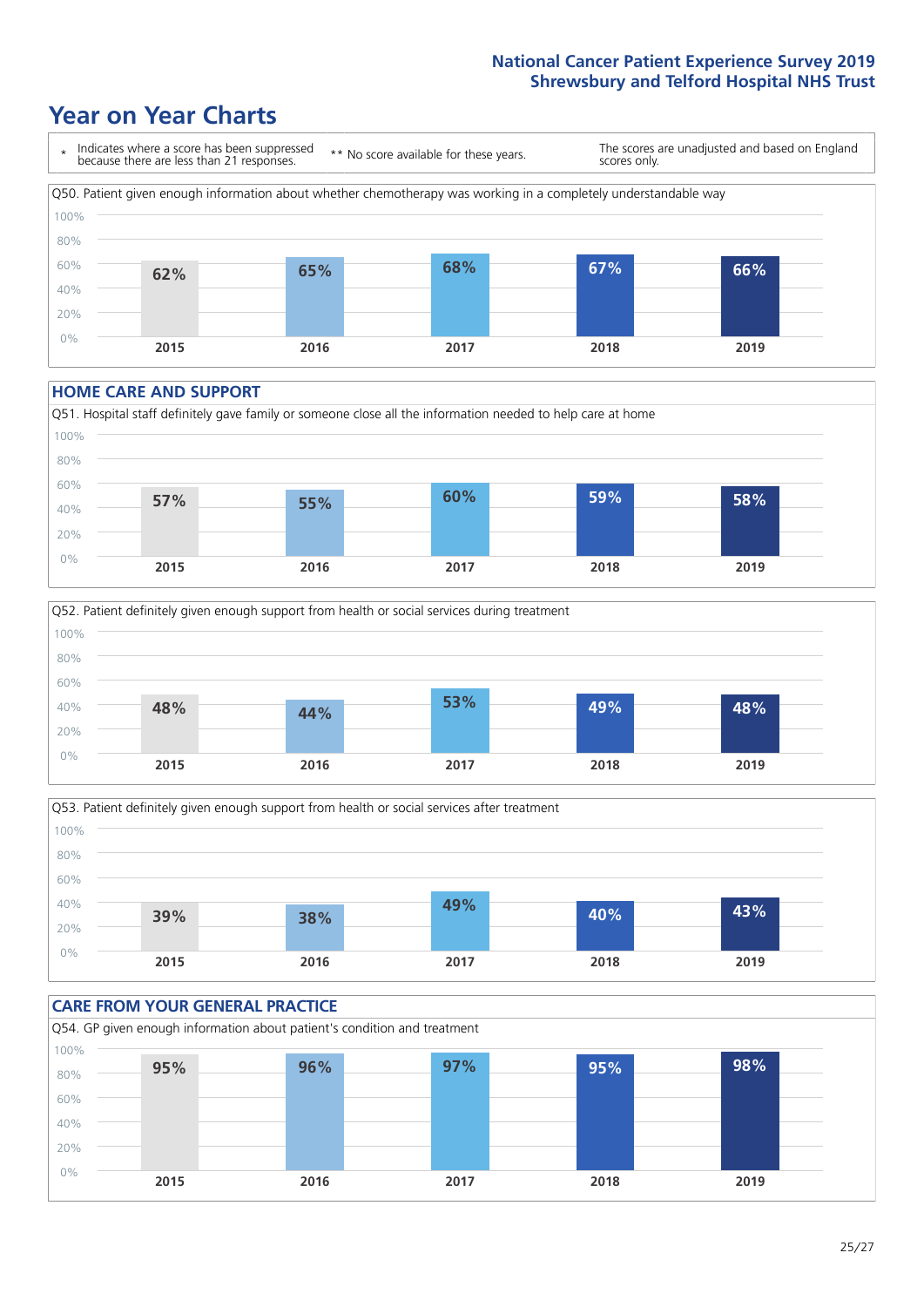### **Year on Year Charts**



#### **YOUR OVERALL NHS CARE**







Q59. Patient felt length of time for attending clinics and appointments for cancer was about right